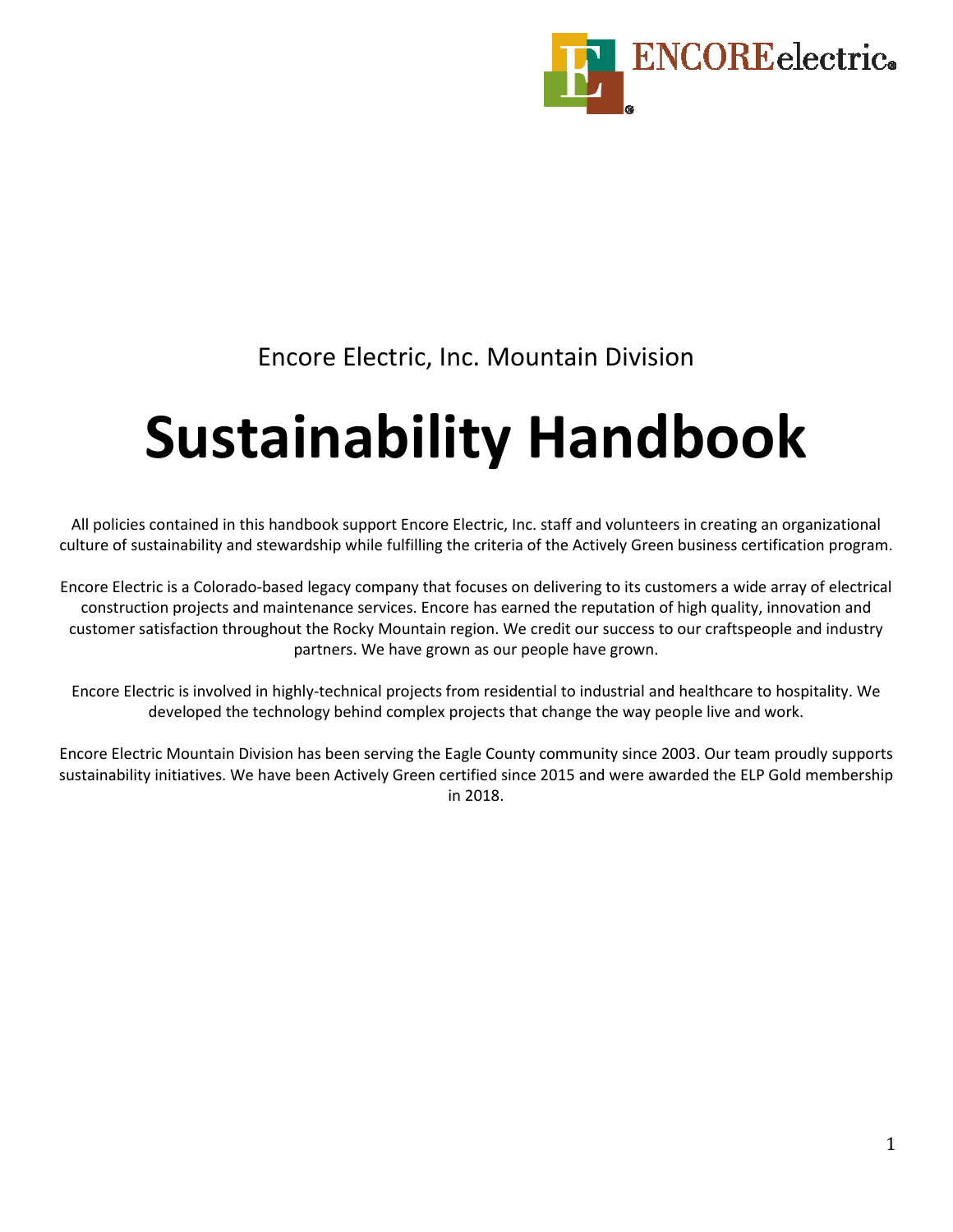

## **Table of Contents**

| <b>Business Plan</b>                           | $3 - 8$        |
|------------------------------------------------|----------------|
| <b>Regulatory Compliance</b>                   | $3 - 4$        |
| Vision, Core Values & Business Code of Conduct | $5-6$          |
| <b>Green Team</b>                              | 6              |
| <b>Sustainability Policy</b>                   | $\overline{7}$ |
| <b>Sustainability Action Plan</b>              | $7 - 8$        |
| <b>Sustainable Destination Development</b>     | 8              |
| <b>Environmental Management</b>                | $9 - 20$       |
| I. Waste Management                            | $9 - 12$       |
| II. Water Use & Management                     | $12 - 13$      |
| III. Energy Use and Management                 | 14-16          |
| IV. $CO2$ Emissions                            | $16-17$        |
| V. Sustainable Transportation                  | $17 - 18$      |
| VI. Chemical Management System                 | 19-20          |
| <b>Supply Chain Management</b>                 | $21 - 22$      |
| <b>Responsible Purchasing</b>                  | $21-22$        |
| Community & Ecosystem Impacts                  | 23-24          |
| <b>Giving Back Programs</b>                    | $23 - 24$      |
| <b>Customer Communications</b>                 | $25 - 26$      |
| Marketing                                      | 25             |
| Use of Feedback                                | 25             |
| Responsible Travel                             | $25 - 26$      |
| <b>Buy Local</b>                               | 26             |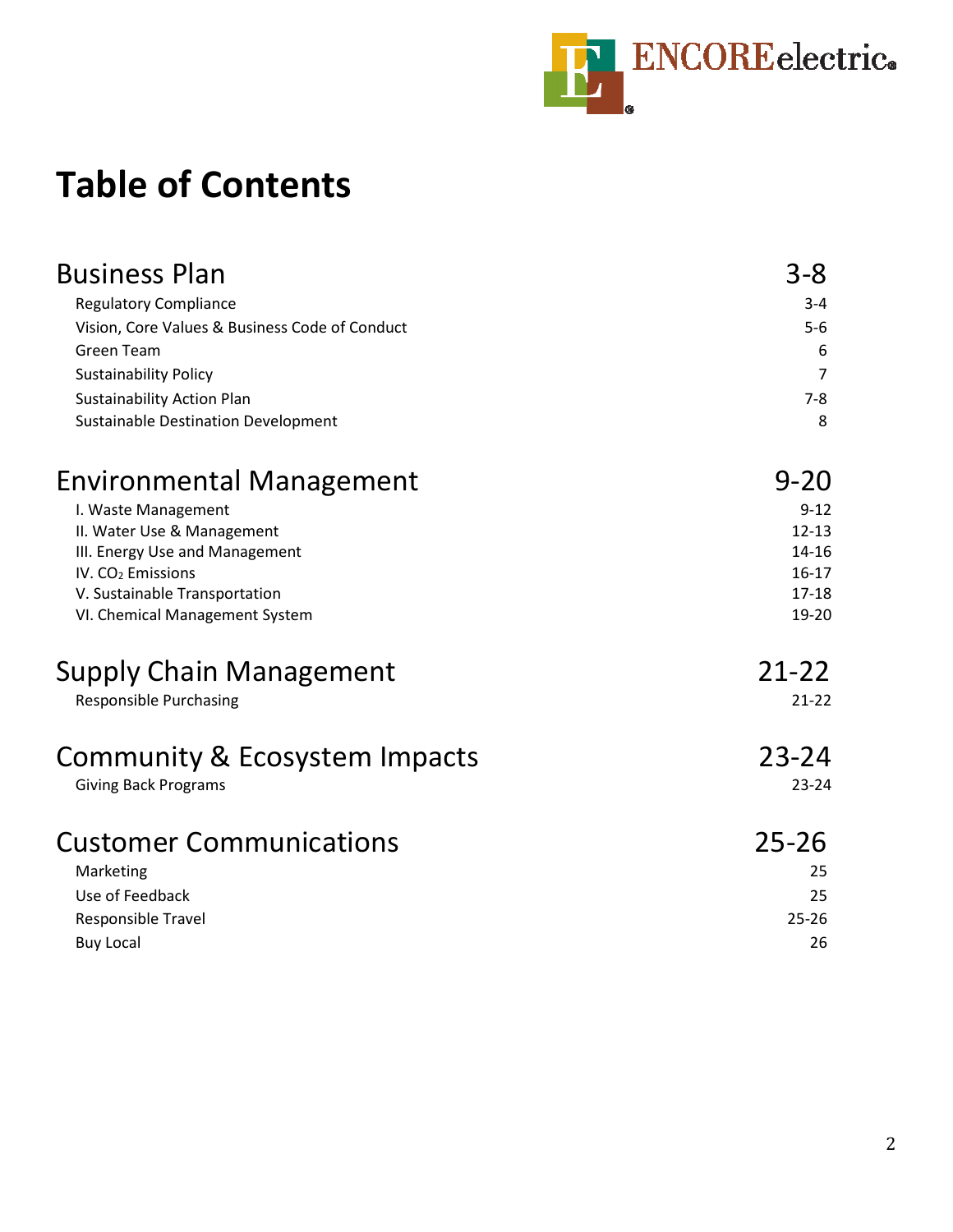

## **Business Plan**

## Regulatory Compliance

Encore Electric, Inc. attests that we are legally able to operate as a business within the Town of Avon and Eagle County. We have no outstanding disputes.

Encore Electric, Inc. proactively stays abreast of the applicable legal requirements and restrictions in the regions where we operate. We maintain an up-to date register of documentation for all required environmental, health and safety, licenses, operational permits and approvals and have obtained all required licenses, operational permits and approvals.

To date, Encore Electric, Inc. continues to maintain a record of complete regulatory compliance. Encore Electric, Inc.is not directly or indirectly involved in a dispute regarding environmental regulations, nor have we been.

- **En** Encore Electric Inc. is in compliance with relevant environmental, health, and safety laws as well as international, national, and local regulation and legislation.
- **E** Encore Electric Inc. is not directly or indirectly involved in dispute with environmental, socio-cultural, or economic regulations.
- **Encore Electric Inc. ensures its employees are paid minimum wage and is in compliance with all fair labor laws.**

#### **Fair Labor Policy**

Encore Electric, Inc. has zero tolerance for unlawful discrimination, including harassment and sexual harassment. Employees who violate this policy will be disciplined up to and including termination. Sexual harassment and harassment based on factors such as race, color, religion, national origin, age or disability are unacceptable. The company will not tolerate harassment of employees by managers, supervisors, coworkers, or third parties (including vendors, suppliers, contractors or owners).

Prohibited sexual harassment includes behavior of a sexual nature that is unwelcome and personally offensive to its recipient. Sexual harassment is a form of employee misconduct that is demeaning to another person and undermines the integrity of the employment relationship. Unwelcome sexual advances, requests for sexual favors and other verbal or physical conduct of a sexual nature may constitute harassment. The company prohibits sexual harassment in all circumstances, including harassment of a male by a female, harassment of a female by a male and same gender harassment. Harassment of one employee by another is prohibited without regard to the supervisory or non-supervisory status of the employees involved. When conduct of the nature described above is based upon, race, color, ethnicity, religion, disability, sex or age, it is harassment and will not be tolerated.

Harassment also includes verbal, physical and visual conduct that creates an intimidating, offensive, or hostile working environment or that interferes with work performance. For example, unwanted physical contact, foul language, sexually-oriented propositions, jokes or remarks, obscene gestures or the display of sexually explicit pictures, cartoons or other materials may be considered offensive by another employee and should therefore not occur. Additional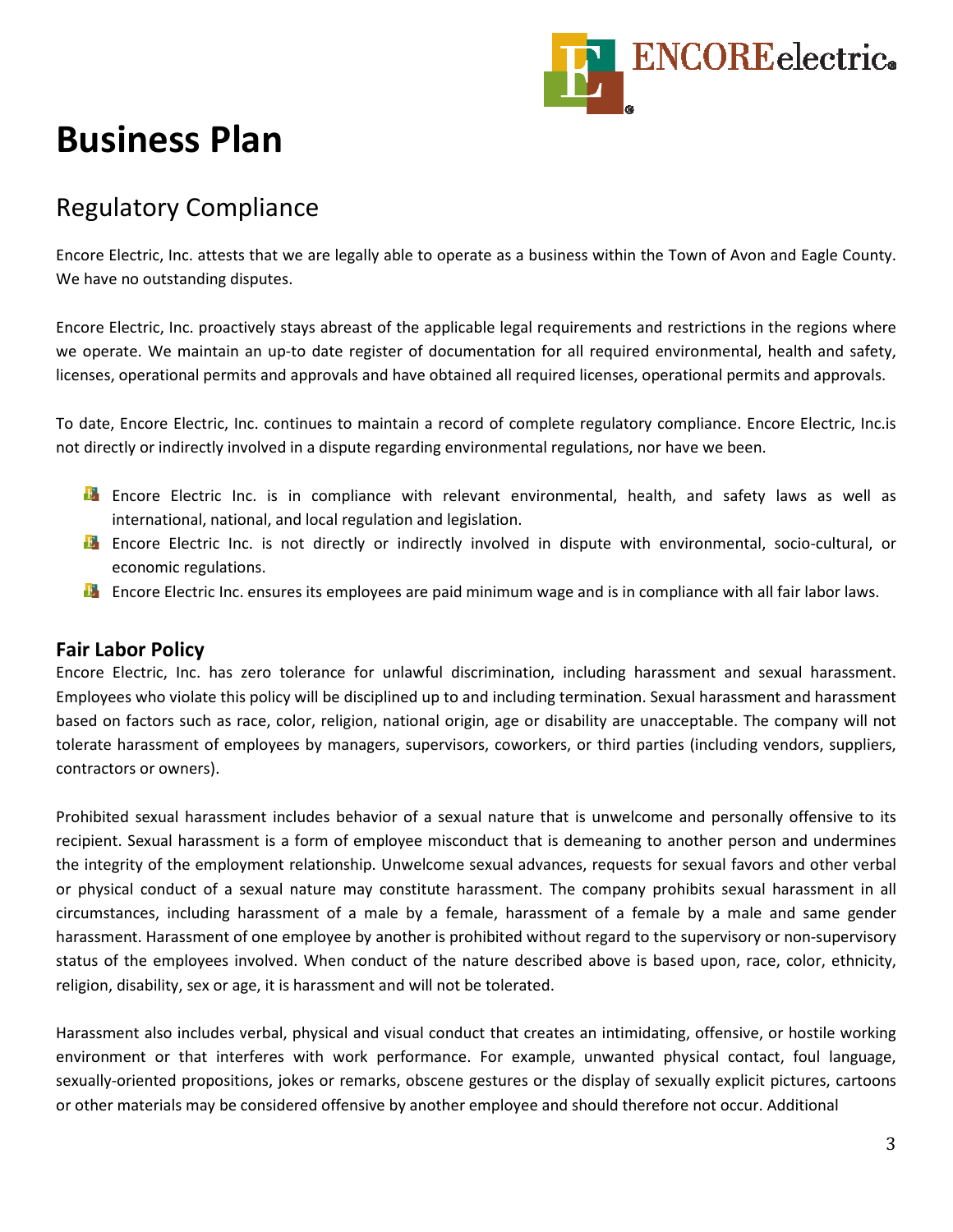

examples of prohibited harassment include slurs, jokes, the posting of offensive statements, posters or cartoons, or other similar conduct based upon race, color, ethnicity, religion, disability, sex or age.

All employees have a responsibility to report promptly and in good faith, to the EEO Officer or to any superintendent, any incident of harassment by any employee, contractor, vendor, or any other person. Employees are not required to complain first to their immediate foreman or superintendent if they feel more comfortable reporting the conduct to another superintendent or the EEO Officer. Employees are urged to report any incident of harassment and not wait until harassment becomes severe or pervasive. Any foreman, supervisor or superintendent who receives a report of harassment or otherwise suspects harassment has occurred must immediately report it to the EEO Officer.

Encore Electric, Inc.'s EEO Officer is:

 David Scott 7125 W. Jefferson Avenue, #400 Lakewood, CO 80235 Phone: (303) 934-1234

Complaints of harassment will be investigated thoroughly and promptly. Investigations of reported harassment and their resolution will be kept confidential to the extent possible given the need for a complete and fair investigation and for corrective action. All employees have a responsibility to cooperate in Encore Electric's investigations or harassment. If Encore Electric concludes that harassment occurred, Encore Electric will take appropriate corrective action.

Additionally, the Federal Equal Employment Opportunity Commission and state fair employment practice agencies (in Colorado, the Colorado Civil Rights Commission) are authorized to investigate and resolve complaints of discrimination in employment (including unlawful harassment). Filing with both the federal and the appropriate state agency may be required and there are time limitations for filing complaints with these agencies, some as short as six months from the date of the alleged discriminatory act.

While Encore Electric encourages employees to report observed harassment in good faith, making knowingly false or malicious claims may also lead to discipline.

Encore Electric forbids retaliation against employees who report harassment, who oppose harassment, or who participates in an investigation of suspected harassment. Retaliation can take the form of verbal or physical misconduct, shunning, or adverse employment actions such as negative evaluations, less favorable work assignments, discipline, or discharge. Any recurrence of harassing conduct or any incident or suspected retaliation should be reported immediately to any of the persons listed above.

Violation of this policy may result in discipline up to and including immediate termination.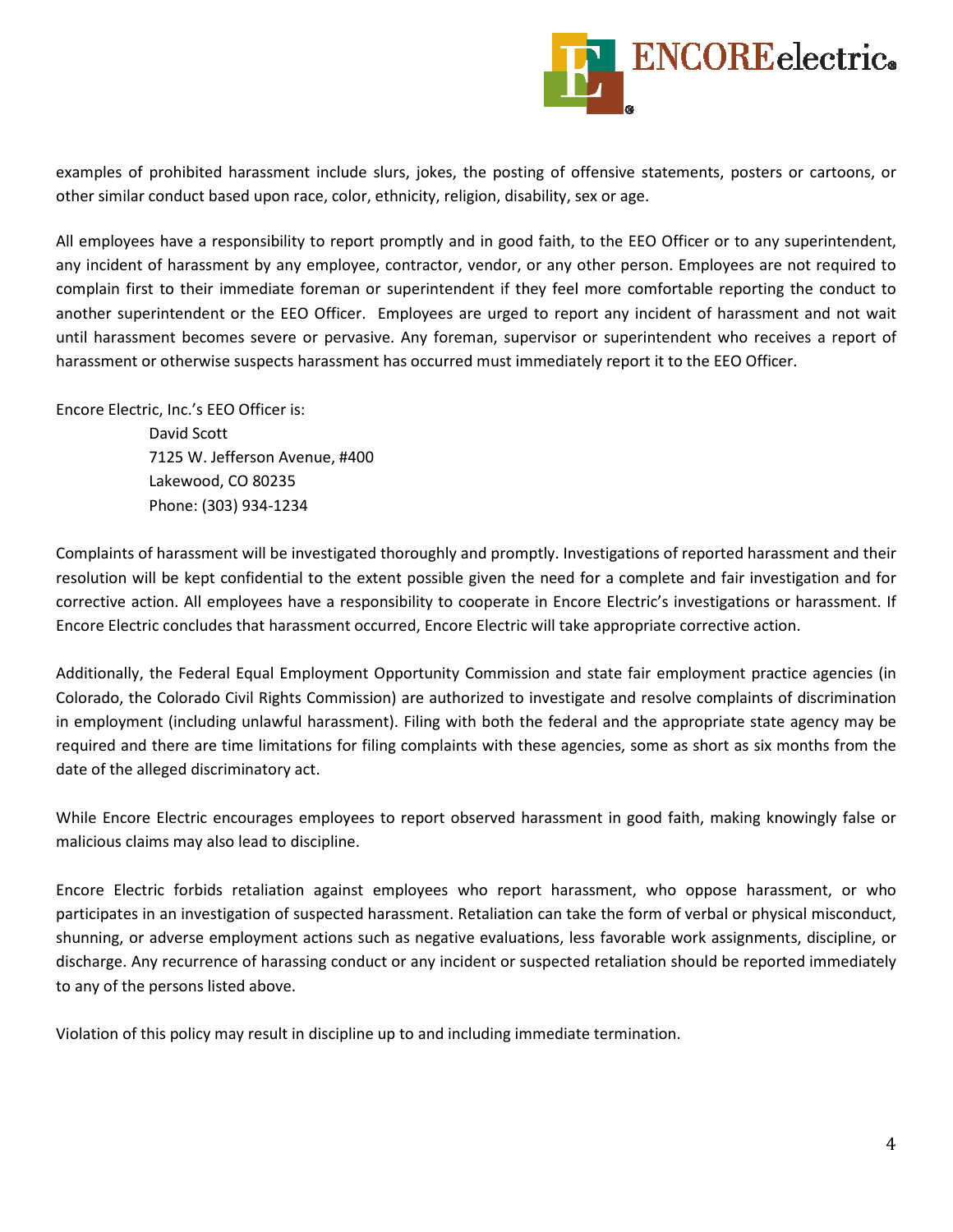

## Vision, Core Values & Business Code of Conduct

#### **Vision Statement**

Encore will provide comprehensive installation and maintenance services for ALL THINGS power, technology, and energy – without limitations.

The purpose behind our Vision:

- $\Box$  Our strategic vision aligns what we do with who we are to create a guiding purpose.
- In the current construction environment, Division 26 electrical contractors continue to be commoditized by general contractors. Our goal is to go above and beyond meeting our customer's expectations by serving as a "value-added" partner.
- As a value added partner we always strive to provide tangible value to our client's projects by delivering services or products they cannot get anywhere else like best in class preconstruction and budgeting services, proactive project preplanning and schedule management, virtual construction solutions, advanced prefabrication and manufacturing services. The goal of being a "value-added" partner directly aligns with our culture and commitment to being a legacy company.
- **Providing excellent service keeps our team, future leaders and entrepreneurial endeavors focused on moving** forward thus developing a secure and sustainable business model.
- $\mathbf{E}$  This vision is for your future!

#### **Core Values**

Our management philosophy is comprised of four core values that define our company culture. The core values are as follows:

#### **Total Customer Satisfaction**

- High Quality Products and Services
- Customer/Vendor/Company Partnership

#### **Honesty, Integrity, and Ethical Behavior**

- Accountability
- Integrity
- Ethical Behavior and Honesty

#### **We Value our People**

- Commitment to Safety
- Open Communications
- The Team Ahead of the Individual
- Responsibility to the Employee
- Recruitment and Development of Quality People

#### **Provide Strength, Stability & Growth for our Company and Employees through Profitability**

- Financial Strength
- Loyalty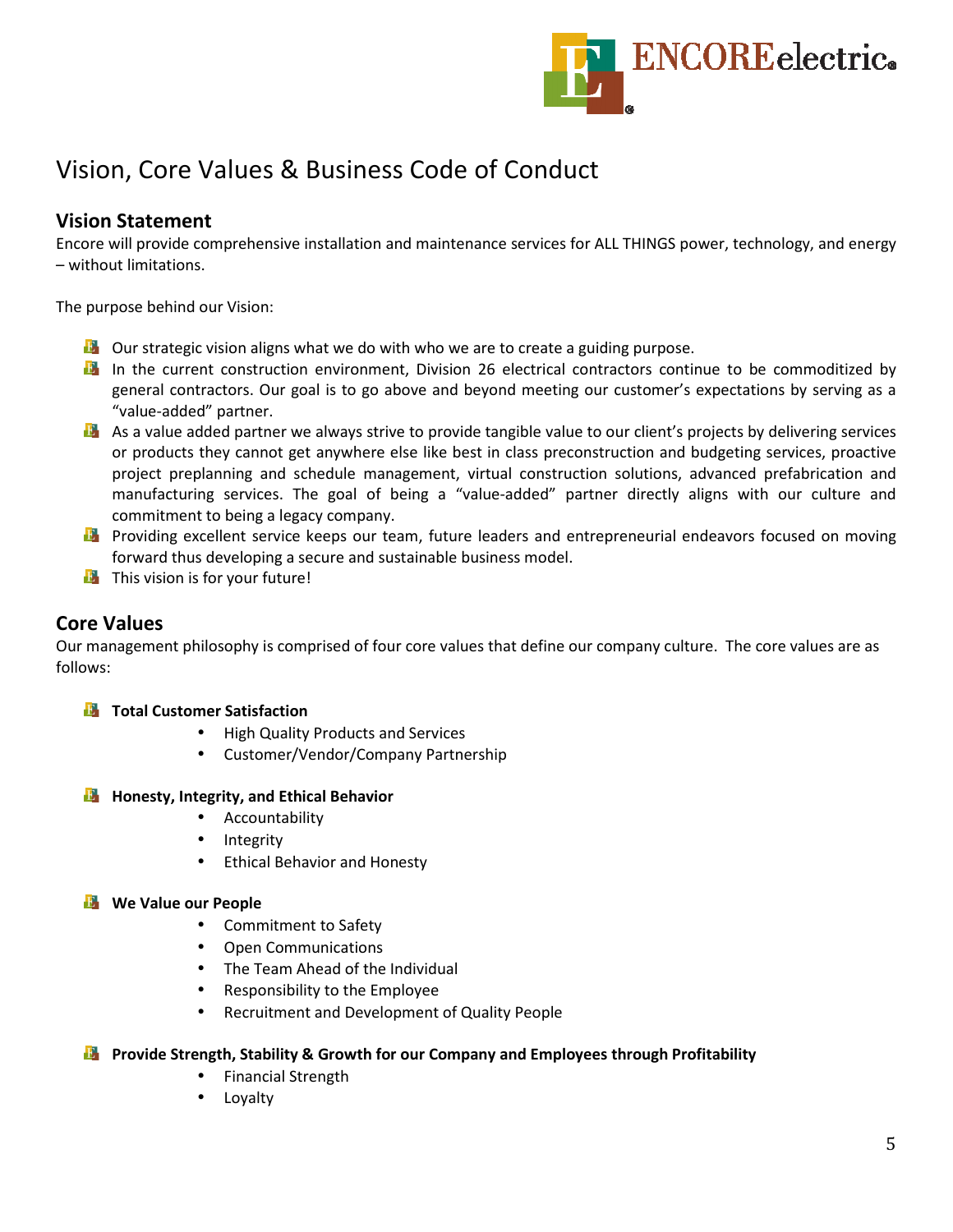

#### **Business Code of Conduct**

At Encore Electric, Inc. we are committed to sustainability and the "triple bottom line" approach including: environmental sustainability, financial sustainability, and social equity. We integrate sustainability into our management, field operations and customer base. We are a socially and environmentally responsible organization and address what we can control through our operations. We consider the extended supply chain when we purchase from vendors and contract with subcontractors. For additional information please refer to Encore Electric, Inc. Sustainability Action Plan.

## Green Team

Encore Electric, Inc. has a designated Green Team with three co-chairs and other staff represented from each of the program departments. The Green Team meets monthly, at a minimum, and is responsible for leading by example, overseeing and coordinating the organization's sustainability management and initiatives and Sustainability Action Plan.

#### **Green Team Chair: Liz Bankert**

Responsibilities include:

- **Participate in meeting with suggestions and recommendations**
- **Action Items**
- $\mathbf{B}$  Record monthly water & energy usages
- **Promote our sustainability pledges, leading by example**
- **E** SMS Compliance

#### **Green Team Co-Chair: Nick Signorelli**

Responsibilities include:

- **Participate in meeting with suggestions and recommendations**
- **Action Items**
- **Promote our sustainability pledges, leading by example**
- $\mathbf{F}$  Take part in responsible purchasing
- **Record monthly mileage**

#### **Green Team Co-Chair: Courtney Raab**

Responsibilities include:

- **Participate in meeting with suggestions and recommendations**
- **B** Action Items
- **Record monthly individual waste, recycling & composting for office**
- **Promote our sustainability pledges, leading by example**
- **Take part in responsible purchasing**

Additional Green Team Members:

- **E** RJ Vik
- **E** Eric Bankert
- **B** Bob Bergman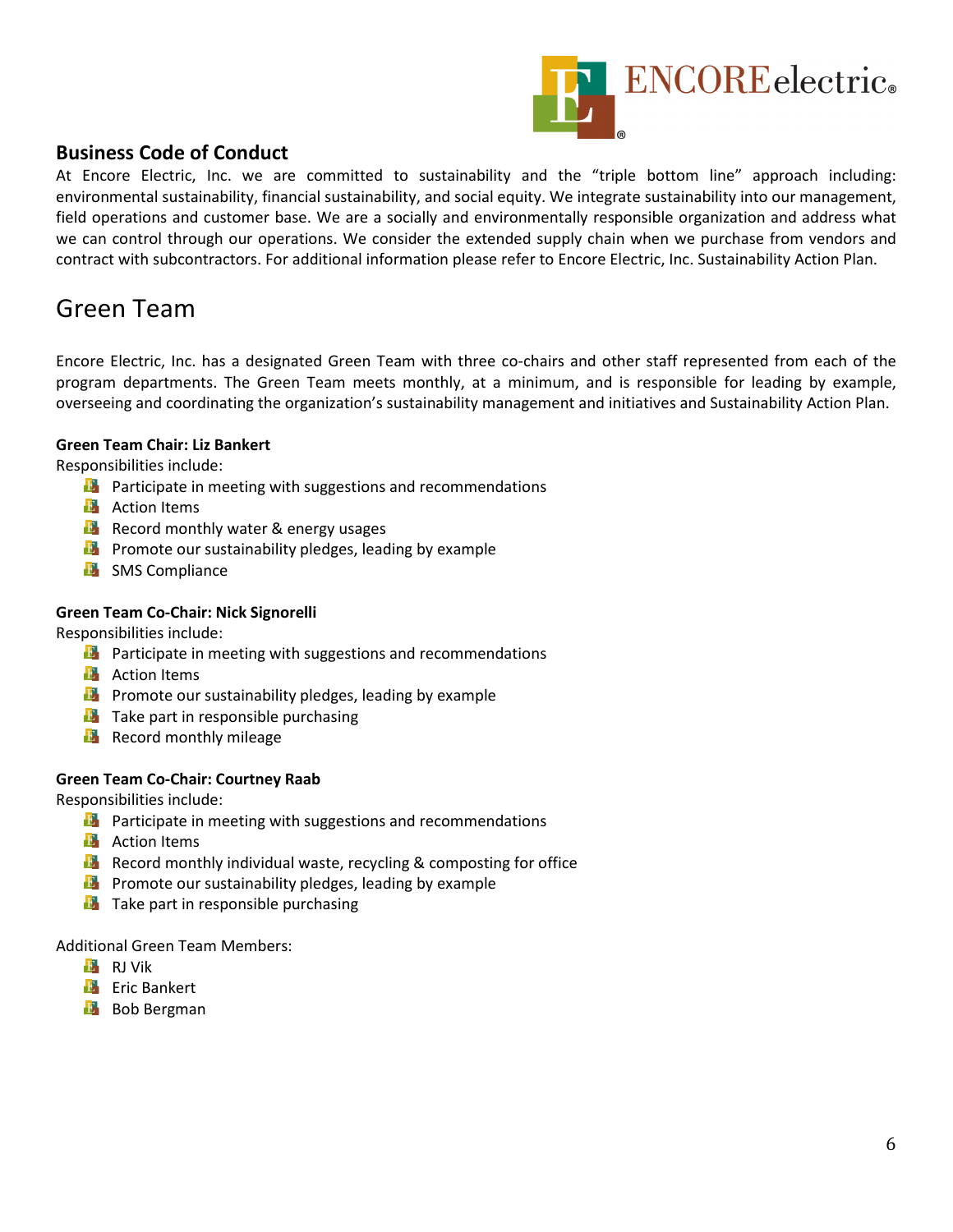

## Sustainability Policy

Encore Electric, Inc. is committed to sustainability of the Eagle Valley and surrounding mountain environment. We value the ecological, economic, and cultural health of our community and our valley. We strive to engage our clients, vendors and employees in environmental stewardship of the surrounding mountain environment. We also encourage our clients, vendors, visitors, and employees to participate in local cultural and educational opportunities that enrich our community's sense of well-being. Encore Electric, Inc. uses a Sustainability Action Plan to set goals and guide our progress and we create an Annual Sustainability Report to communicate and celebrate our successes.

### Sustainability Action Plan

At Encore Electric, Inc. we are committed to sustainability and the "triple bottom line" approach including: environmental sustainability, financial sustainability, and social equity. We integrate sustainability into our management and facility operations and into our interactions with visitors and guests. We are a socially and environmentally responsible organization and therefore we address what we can control through our operations, and we influence what we can't control by considering the extended supply chain when we purchase from and contract with vendors. We consider natural and cultural heritage in our operations, as well as socio-economic equality and human rights. We incorporate quality, health and safety of our employees and guests, as well as risk and crisis management into our reporting and into how we operate as a business moving forward.

Encore Electric, Inc. is committed to incorporating sustainability into our business operations and plans to monitor our overall sustainability performance by reporting on our management of waste, water, energy, CO2 emissions, transportation and chemicals. We also commit to monitoring and reporting on our annual improvements, as well as sustainability goals and achievements at least every three years.

Our Green Team has a primary objective to focus on sustainability planning and continuous improvement on our sustainability performance overall. To effectively do this, the Green Team will meet annually to discuss goals and objectives moving forward into each new year, and will acquire re-certification every three years.

Encore Electric, Inc. plans to monitor our sustainability performance by assigning different Green Team roles to various responsibilities. Standard operating procedures for monitoring and improving each aspect of our sustainability have been described in detail below, with each of the six Environmental Management sections having its own specific set of procedures. These will ensure our greater consistency, efficiency and accountability among our Green Team and in our sustainability reporting.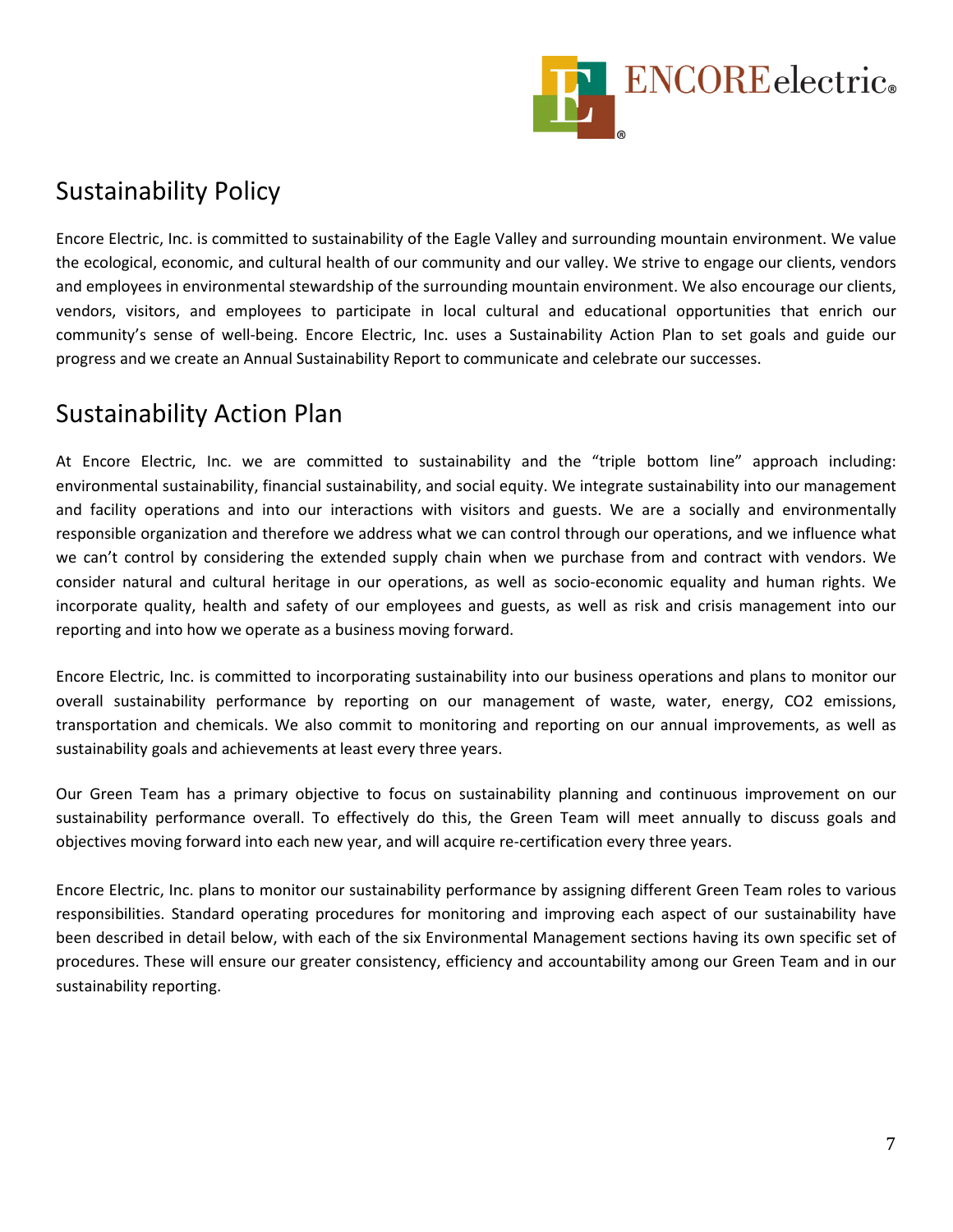

#### **High Level Sustainability Objectives & Goals**

- **EX** Educate Encore employees on the small steps they can take to help Encore achieve sustainability goals.
- **Encourage Encore employees to become stewards of their community.** 
	- **EXP** Choose volunteer/give back opportunities that speak to our group's interests.
	- Choose volunteer/give back opportunities to help encourage Encore employees and their families to participate.
- **E** Encore's goal is to provide at least (1) volunteer opportunity to our team each quarter.
- **D** Continually expand our commitment in supporting non-profit organizations that focus on socio-economic and conservation initiatives.
- **B** Become a leader in sustainability by example.
- **Create yearly action plan items that are measurable and achievable.**
- **B** Share those action plans with the team and encourage team buy-in. Celebrate our successes as a team.
- **D** Use Green Team meetings to brainstorm, check-in and monitor progress to achieve goals.
- **Expand Encore's commitment of sustainability outside of Eagle County to include the communities many of our** employees reside (Garfield, Summit, Lake and Pitkin).

### Sustainable Destination Development

Encore Electric, Inc. recognizes that the overall well-being of the Eagle Valley community depends upon people living in neighborhoods throughout the Valley and surrounding communities. Encore Electric, Inc. operations do not jeopardize the provision of basic services such as food, water, energy, healthcare, or sanitation, to neighboring communities nor do they adversely affect local access to livelihoods, including land and aquatic resource use, right-of-way, transport, and housing.

Encore Electric, Inc. has established feedback mechanisms for the community to make comments and voice any concerns. These issues and/or instances are addressed by our Chief Marketing Officer or Compliance & Information Governance Risk Manager through direct communication with individuals and/or groups who submit feedback.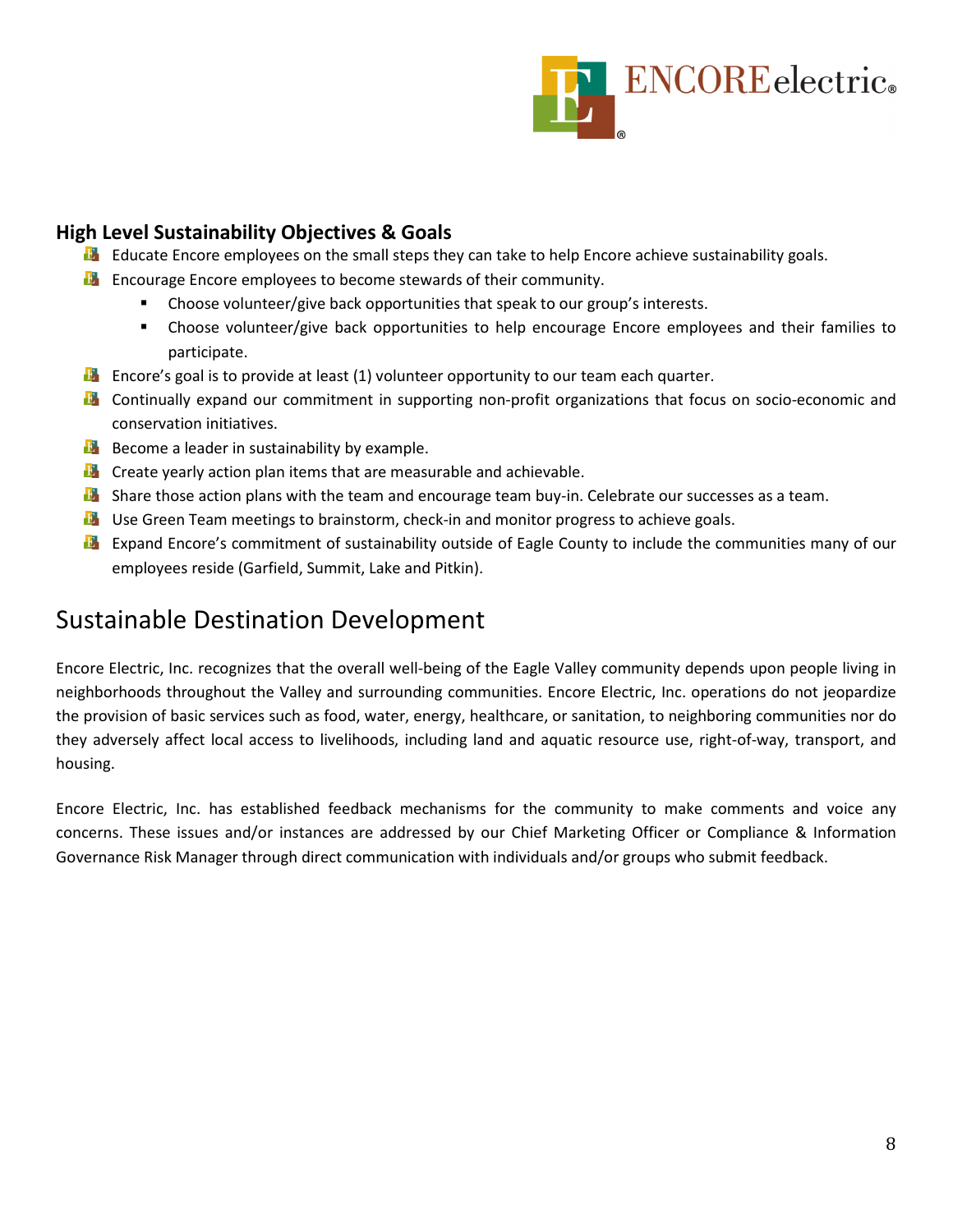

## **Environmental Management**

## I. Waste Management

Encore Electric, Inc. plans to monitor each of our three waste streams by measuring each systematically. The table below specifies this methodology.

| Waste Stream $\rightarrow$                                  | Trash                 | Recycling                       | Compost               |
|-------------------------------------------------------------|-----------------------|---------------------------------|-----------------------|
| <b>Weekly Data Collection Time</b>                          | Collected each Friday | Collect every other<br>Thursday | Collect each Saturday |
| <b>Green Team Member Responsible</b><br>for Data Collection | Courtney Raab         | Courtney Raab                   | Courtney Raab         |
| <b>Description of Data Collection</b><br><b>Method</b>      | By Weight             | By Weight                       | By Weight             |

#### **Waste Reduction Policy & Pledge**

Encore Electric, Inc. is committed to limiting our environmental impact by reducing waste through reuse, recycling and composting. Staff members are familiar with recycling policies and procedures and are capable of instructing guests and visitors about how to use our recycling system. Encore Electric, Inc. ensures that waste is effectively reduced through behavioral changes, recorded as our Waste Reduction Standard Operating Procedures, which we expect our staff to engage in.

Encore Electric, Inc. will track and report the total amount of recyclables, compostables, and total waste generated, on a quarterly basis at a minimum. The total waste diverted and the total waste to landfill will be normalized against the most appropriate factor. With a baseline established, Encore Electric, Inc. will determine and enact the best procedures to reduce waste, recorded in our Waste Reduction Action Plan.

#### **Waste Reduction Standard Operating Procedures**

Routine operational practices, key everyday tasks and particular day-to-day behaviors our employees are expected to adhere to, in order to collectively contribute to our reduction and diversion of waste, are listed below.

- **Recycling & composting is a team expectation. All Encore office employees have been educated on what** common items are recyclable and compostable. Labeling on bins is picture-based, noting which items can be disposed of in the recycling & composting bins to help determine recyclable & compostable items.
- **Recycling bins are accessible and well labeled in the following locations; kitchen area, work stations and** conference areas. Bins are weighed weekly and emptied into a single-stream recycling bin located on-site (provided by Vail Honeywagon) at 77 Metcalf Road.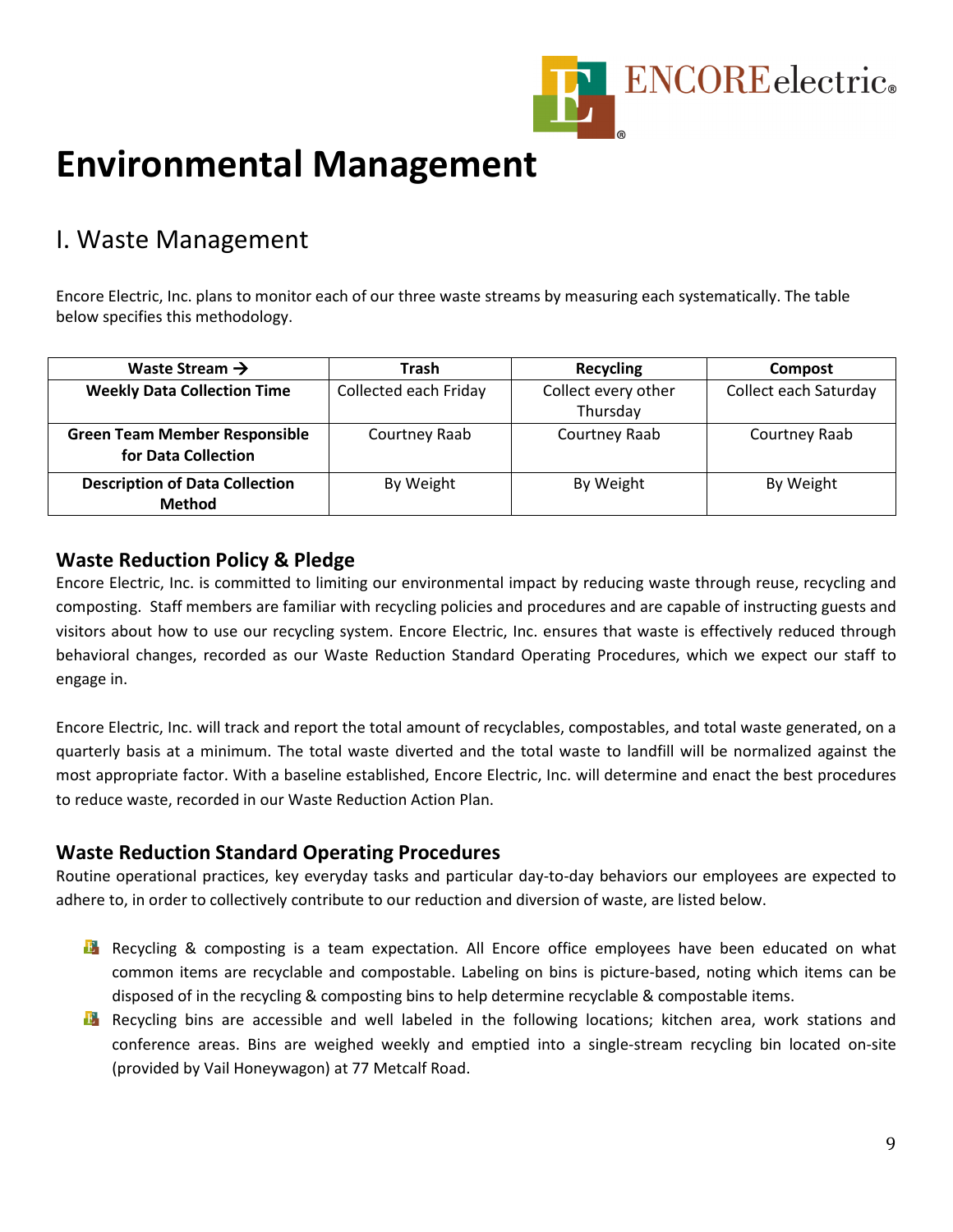

- Staff will monitor the amount of recycled waste from the bins to track this type of waste in relation to the amount of waste we divert from landfills.
- **EXTER** Labeling on all recycling bins is reviewed yearly and updated as needed.
- **D** Compost bins are accessible and well labeled in the kitchen. Bins are weighed weekly and emptied into a composting bin located on-site (provided by Vail Honeywagon) at 77 Metcalf Road.
	- Staff will monitor the amount of compost from the bins to track this type of waste in relation to the amount of waste we divert from landfills.
	- **EXECT** Labeling on all compost bins is reviewed yearly and updated as needed.
- **D** Vail Honeywagon offers recycling & composting services that Encore currently utilizes. Paper, cardboard, plastic, glass and aluminum can be recycled. Paper towels, shredded paper and food scraps can be composted. The bulk of Encore's recycling comes from paper & cardboard and the bulk of our composting comes from paper towels & shredded paper.

The following describes how we dispose of specific types of recyclable materials.

#### **Lapper**

Paper that does not need to be shredded should be disposed of in the recycling bins located in the kitchen area, office & cubicle work stations or conference areas.

- Paper that does need to be shredded should be shredded at your individual work station. Shredded paper will be collected weekly as part of the compost.
- Because our waste hauler is a single stream recycling service provider, other paper products common to our business that can be recycled include **newspapers, magazines, brown paper bags, phone books and chipboard (cereal/tissue boxes).**
- **Common paper products that cannot be recycled include wrappers and coffee cups.**

#### *Cardboard*

Unusable/ripped cardboard is broken down, tape and staples are removed, flattened and placed neatly in the recycling bin, which is located at the kitchen area, work stations and conference areas. Cardboard in good shape can be given to Courtney Raab to be reused.

- Our waste hauler is a single stream recycling service provider, other cardboard products common to our business that can be recycled include **packing paper and chipboard (cereal/tissue boxes).**
- Common cardboard products that cannot be recycled include packing materials such as packing peanuts and packing foam.

#### **Plastic, Glass and Aluminum**

General recyclable items are emptied, but not rinsed and are disposed of in the single-stream bins, located in the kitchen area, work stations and conference areas.

> **Dur single stream recycling service provider will accept glass, aluminum and plastic containers marked** with a recycling symbol #1 through #7.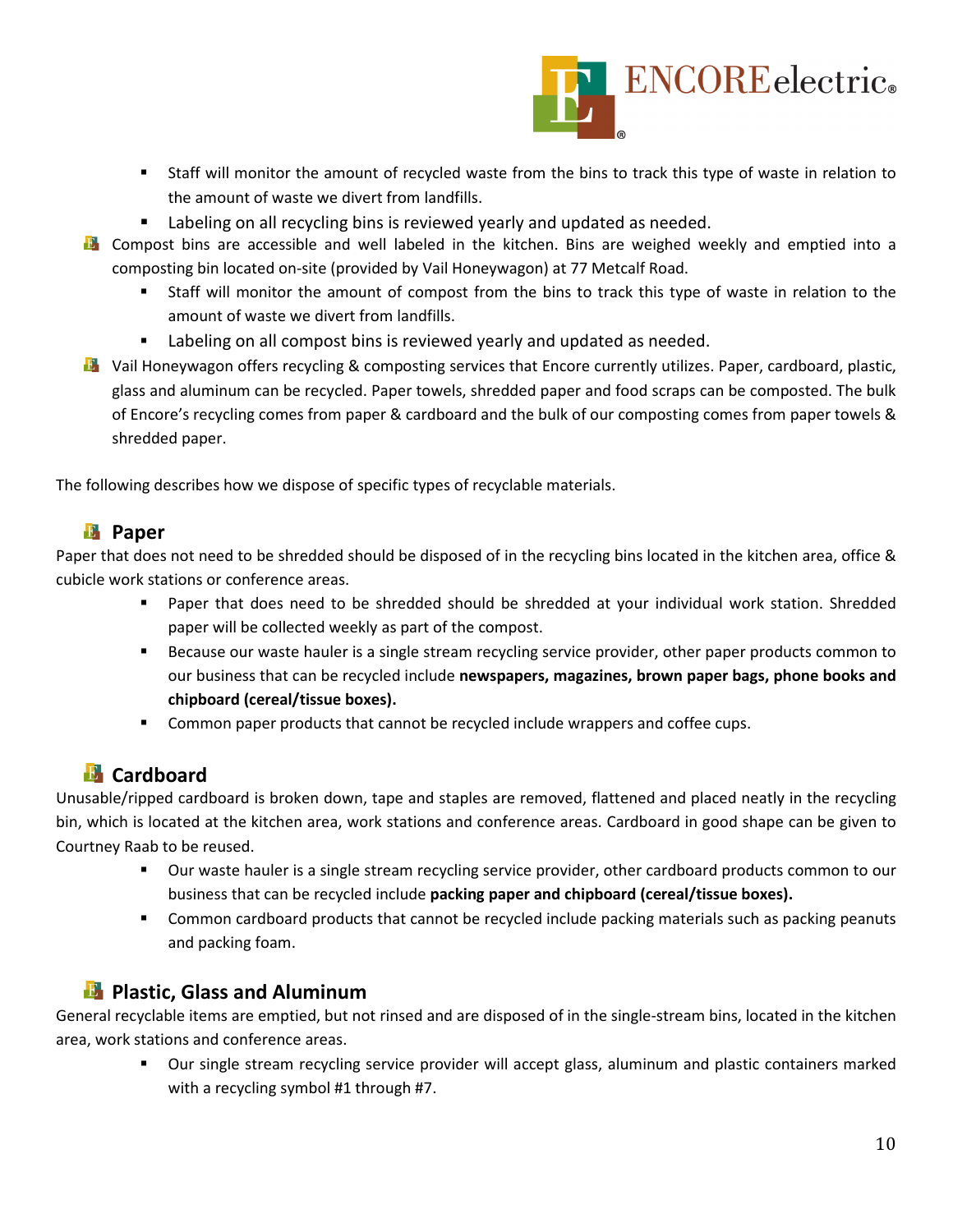

- **Because our waste hauler is a single stream recycling service provider, other products common to our** business that can be recycled **include empty aerosol cans, rigid plastics, tin cans and aseptic packaging (milk/juice containers).**
- **Common products that cannot be recycled include Styrofoam, plastic bags and wrappers.**
- Staff members do not rinse out containers, as this is not necessary and wastes water. Liquid and solid contents are, however, removed from containers before recycling.

#### **E** Compost

Compostable items are disposed of in the compost bins, located under the kitchen sink.

- Compostable items accepted by our waste hauler include: food waste, meaning **fruits, vegetables, meat, dairy, bones, cooked foods, grains and breads as well as napkins, non-coated paper plates, chopsticks, coffee filters, shredded paper, paper towels and tubes.**
- **If the status of a compost by our waste hauler include plastic bags, rubber bands, stickers,** disposable gloves, straws, commingle recyclables (glass, aluminum, plastic) or pet waste.
- Compostable items are disposed of in the compost bin, located in the cabinet underneath the kitchen sink.

#### **Waste Reduction Action Plan**

Encore Electric, Inc. has identified the following strategies for reducing waste produced by our business and has listed these below.

- **We will reduce the volume of waste headed for the landfill, of which is produced by our business, by increasing** the volume of recycled and composted waste. This will increase our diversion of waste from the landfill. Our yearly goal is to reduce waste by 5%. We will do this in the following ways:
	- We will increase the volume of recycled waste produced by our business in two ways:
	- **EXECONTERGIVE CONTINUM** Continually educate employees on what items can be recycled
	- Reuse/repurpose cardboard
	- We will reduce our rate of contamination among recycled waste by educating office staff, use highly visible labeling on bins and spot check items while emptying into Vail Honeywagon bins.
	- We will increase the volume of composted waste produced by our business by continually educating employees on the benefits of composting and what items are compostable.
	- We will reduce our rate of contamination among composted waste by educating staff, use highly visible labeling on bins and spot check items while emptying into Vail Honeywagon bins.
- **B** We will reduce the volume of waste headed for the landfill, of which is produced by our business, by decreasing the amount of trash we produce.
	- In the next three years, 2020 2022, our Green Team will find alternatives for reusable cardboard. We will collect reusable cardboard, advertise it on social media and give to individuals looking for packing boxes. We will keep metrics on the number of cardboard boxes diverted from our Vail Honeywagon to be reused.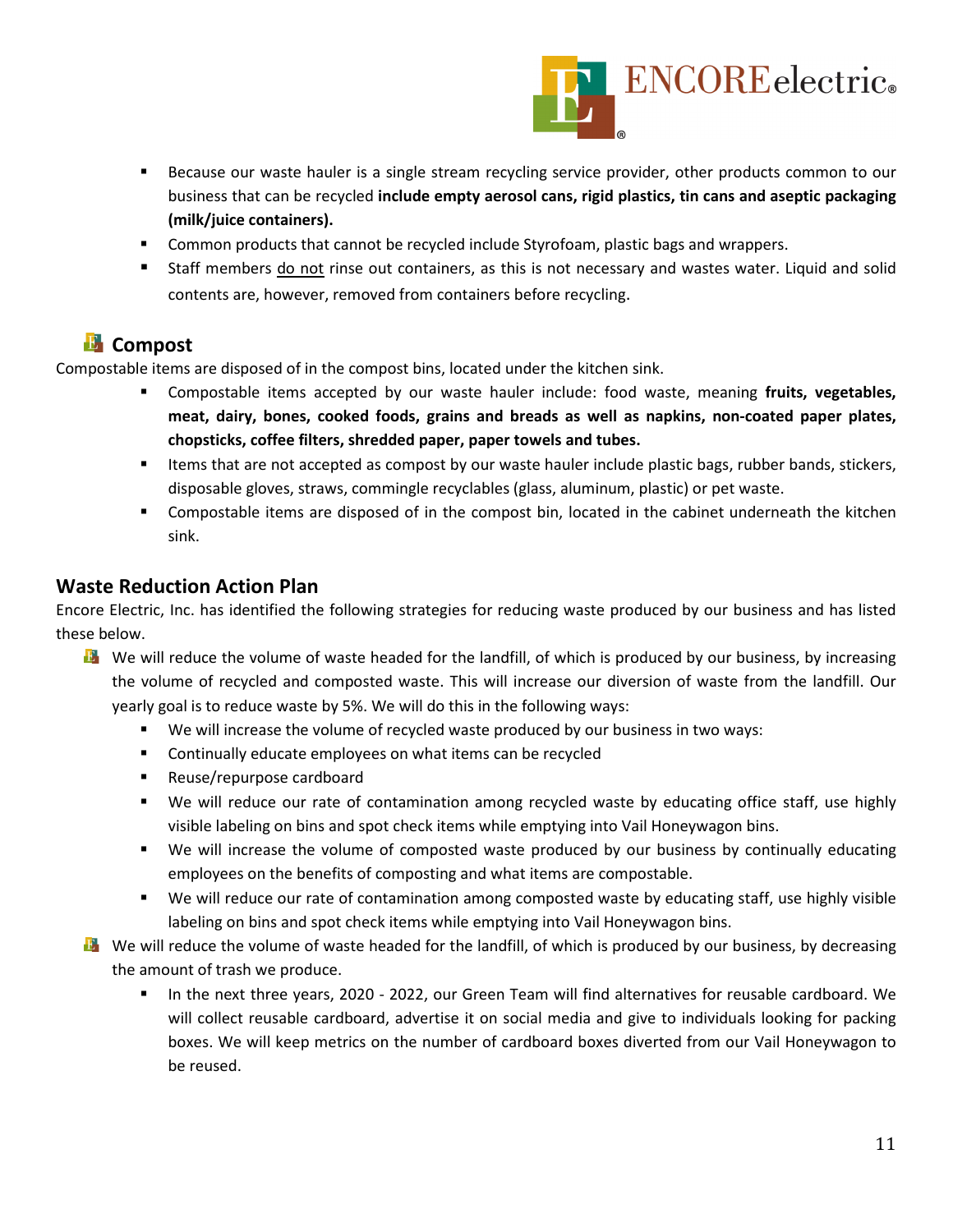

- In the next three years, 2020 2022, our Green Team will begin to collect empty ink cartridges and recycle them through a service Costco offers. We will keep metrics on the number of ink cartridges diverted from the trash.
- In the next three years, 2020 2022, our Green Team will find a way to recycle plastic bags, wrap and film including air pillows, which are often used in packaging. We will keep metrics on the amount we can divert from the trash.

## II. Water Use & Management

Encore Electric, Inc. plans to monitor both our water usage indoor and for outdoor use, including irrigation by measuring each use systematically. The table below specifies this methodology.

|                                               | <b>Indoor</b>               | Outdoor                     |
|-----------------------------------------------|-----------------------------|-----------------------------|
| <b>Monthly Data Collection Time</b>           | 15 <sup>th</sup> each month | $15th$ each month           |
| <b>Green Team Member Responsible for Data</b> |                             |                             |
| <b>Collection</b>                             | Liz Bankert                 | Liz Bankert                 |
| <b>Description of Data Collection Method</b>  | Email M-Tech accountant for | Email M-Tech accountant for |
|                                               | invoice copy                | invoice copy                |

#### **Water Conservation Policy & Pledge**

Encore Electric, Inc. is dedicated to the efficient use of water, and we educate our staff on how to be more sustainable in this practice. Encore Electric, Inc. ensures that wastewater is effectively treated and reused only in a safe manner. Encore Electric, Inc. ensures that water is effectively reduced through behavioral changes, recorded as our Water Conservation Standard Operating Procedures, which we expect our staff to engage in.

Encore Electric, Inc. will track water use on a monthly basis and record water use on a quarterly basis at a minimum. With a baseline established, Encore Electric, Inc. will determine and enact the best procedures to reduce water consumption, recorded in our Water Conservation Action Plan.

#### **Water Conservation Standard Operating Procedures**

Routine operational practices, key everyday tasks and particular day-to-day behaviors our employees are expected to adhere to, in order to collectively contribute to our conservation of water, are listed below.

- Staff are encouraged to use water from indoor fixtures responsibly through signage that is posted where running water is used by our staff members. This signage serves as a daily reminder to employees to attempt to use less water. Signage can be found at the following locations: all faucets all toilets and all breakrooms.
- No-bottle water cooler has been installed to filter tap water and reduce need for single-use plastic water bottles.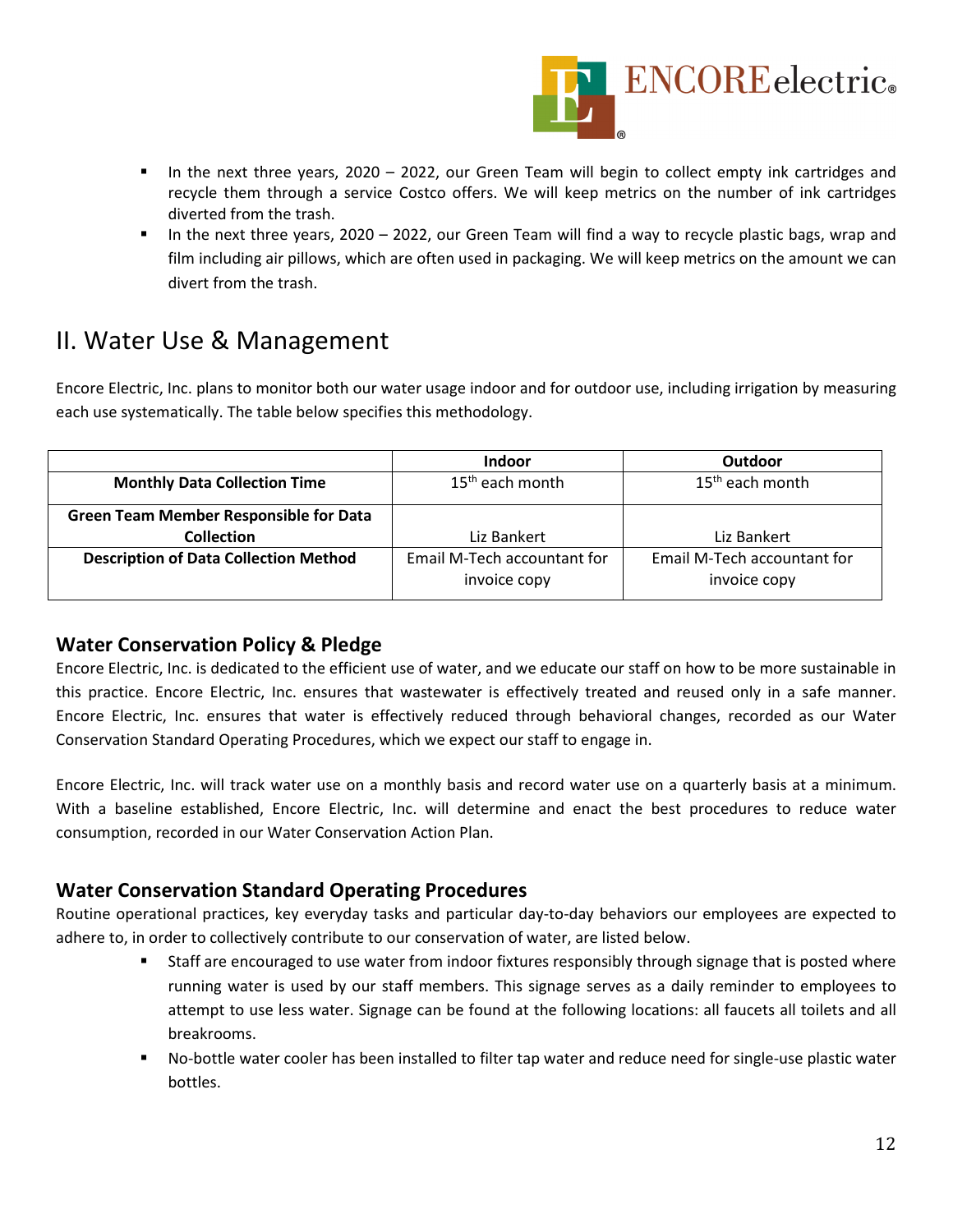

#### **Water Conservation Action Plan**

Encore Electric, Inc. has identified the following strategies for conserving water consumed by our business and has listed these below.

- 1. We will conserve water use among our business by first analyzing our water use to better understand where any change we make will have the greatest impact.
	- a. In the next three years, 2020 -2022, we will aim to reduce our water use by 5%.
- 1. We will conserve our water use through education of both our staff and our visitors, technology and water fixture upgrades, as well as culture.
	- a. We will install faucets that include motion sensors, ensuring that water only turns on when hands are physically under the faucet.
	- b. Bathrooms are common areas, shared with a second company. We will post water saving tips to help educate the building and encourage water reduction.

## III. Energy Use & Management

Encore Electric, Inc. plans to monitor each type of energy use, including renewables, natural gas, and electricity, by measuring each systematically. The table below specifies this methodology.

|                                               | <b>Non-Renewable Electricity</b> | <b>Natural Gas</b>          |
|-----------------------------------------------|----------------------------------|-----------------------------|
| <b>Monthly Data Collection Time</b>           | 15 <sup>th</sup> each month      | 15 <sup>th</sup> each month |
| <b>Green Team Member Responsible for Data</b> | Liz Bankert                      | Liz Bankert                 |
| <b>Collection</b>                             |                                  |                             |
| <b>Description of Data Collection Method</b>  | Email M-Tech accountant for      | Email M-Tech accountant for |
|                                               | invoice copy                     | invoice copy                |

#### **Energy Use & Management Policy & Pledge**

Encore Electric, Inc. is dedicated to the efficient use of energy, and we educate our staff on how to be more sustainable in this practice. Encore Electric, Inc. will continually aim to reduce energy use, thereby reducing total energy consumption. Encore Electric, Inc. ensures that energy is effectively reduced through behavioral changes, recorded as our Energy Reduction Standard Operating Procedures, which we expect our staff to engage in.

Encore Electric, Inc. will track energy use – both electricity and natural gas - on a monthly basis and record on at least a quarterly basis. With a baseline established, Encore Electric, Inc. will determine and enact the best procedures to reduce energy consumption, recorded in our Energy Reduction Action Plan.

#### **Energy Reduction Standard Operating Procedures**

Routine operational practices, key everyday tasks and particular day-to-day behaviors our employees are expected to adhere to, in order to collectively contribute to our conservation of water, are listed below.

**En** Energy reduction is a team expectation. All Encore office employees have been educated on what we can do in the office to reduce energy; (i.e. run dishwasher only when full, turn off lights when leaving a room, etc.)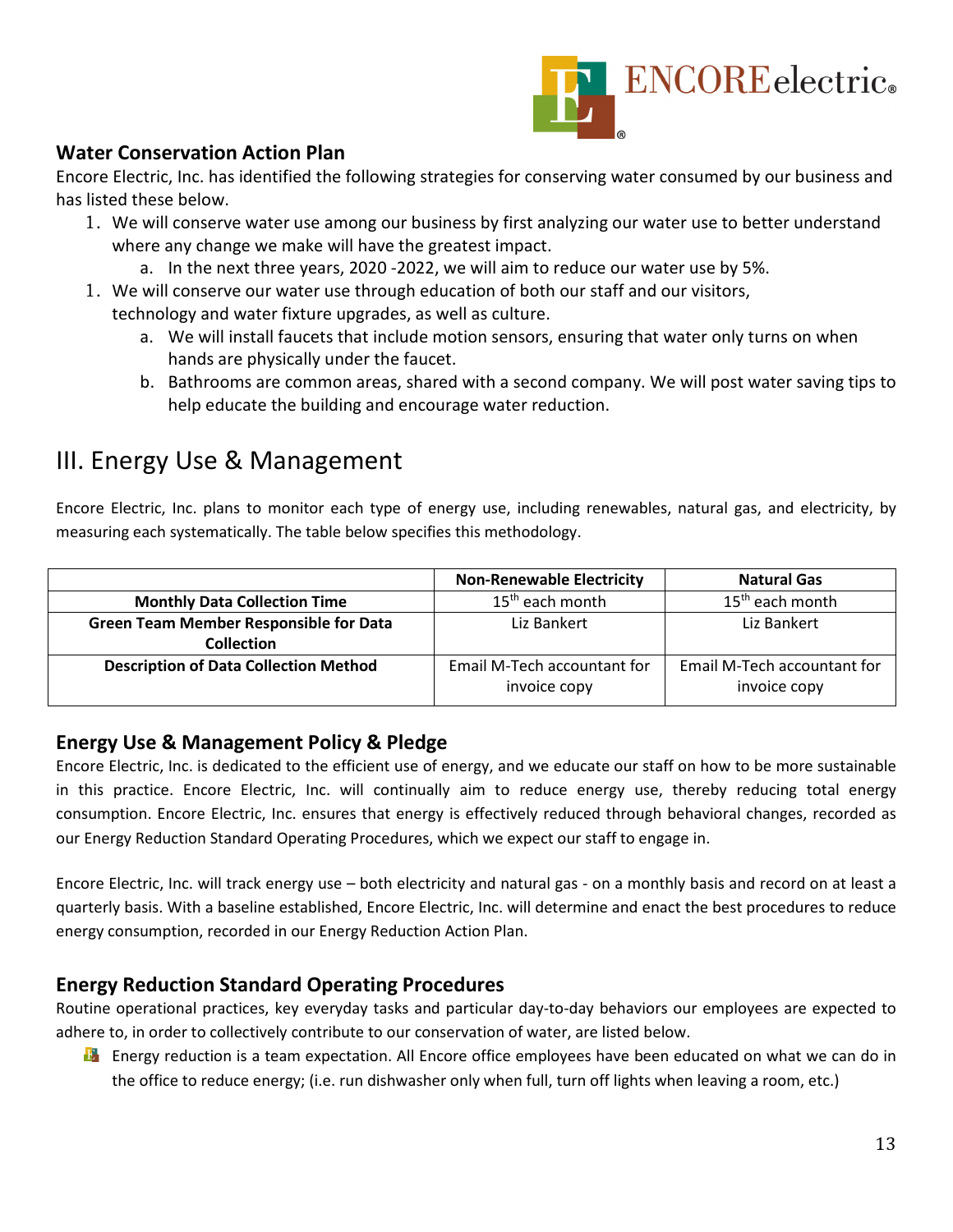

**Energy reduction tips have been placed at each switch, which both reminds employees to turn off the light and** informs them of other ways to save energy.

#### **Lighting**

- Use daylighting when available. When this is the case, any unnecessary lights near windows should be turned off.
- Ensure all individual lighting uses LED light bulbs and when possible, keep individual lighting fixtures turned on instead of overhead recessed lighting or other larger lighting fixtures.
- **Turn lights out each time you leave a room. Encourage others to do this as well.**
- **C** Occupancy sensors and dimmers have been installed at office lighting to assist in turning off lights when not in use.
- **ED lighting has been installed throughout the Avon office. Per Energy Smart Colorado this improvement** has reduced a total of 19,010.00 pounds of carbon dioxide emissions annually.

#### **E** Computers & Appliances

- Ensure each computer's power management settings are enabled, which will allow the computer to enter sleep mode (the monitor powers down) when not in use.
- Convenience appliances such as mini-refrigerators, plug-in air fresheners, space heaters, and fans all use additional energy from the baseline that the building uses, and therefore will not be permitted.
- At the end of each work day, turn off computers and their monitors, overhead projectors, printers, copiers, fax machines, coffee-makers and other equipment that require a warm-up period. (Turn this equipment off sooner if no additional use is expected.)

#### **Heating, Ventilation & Air Conditioning (HVAC) & Building Envelope**

- Always ensure floor, wall, and ceiling vents are not blocked, and are free from clutter for proper and efficient ventilation.
- If there is ventilation in an individual office, doors connecting individual offices to larger shared office space should be kept closed.
- Staff who find gaps under doors to the exterior of the building (light is visibly shining under the door) and around windows should report this information to Nick Signorelli for necessary replacement and/or repair.
- **Adopt the following procedures during summer months to ensure our building envelope and heating,** ventilation and air conditioning (HVAC) systems are operating as efficiently as possible.
	- $\circ$  Never open windows or doors to the exterior of the building for extended periods of time once HVAC systems have been turned on. Instead, turn the air conditioning off before opening windows.
	- o During exceptionally hot days, cover windows by pulling blinds down, as feasible, to help keep indoor spaces cooler.
	- o At night, uncover windows by pulling blinds up to help indoor spaces cool.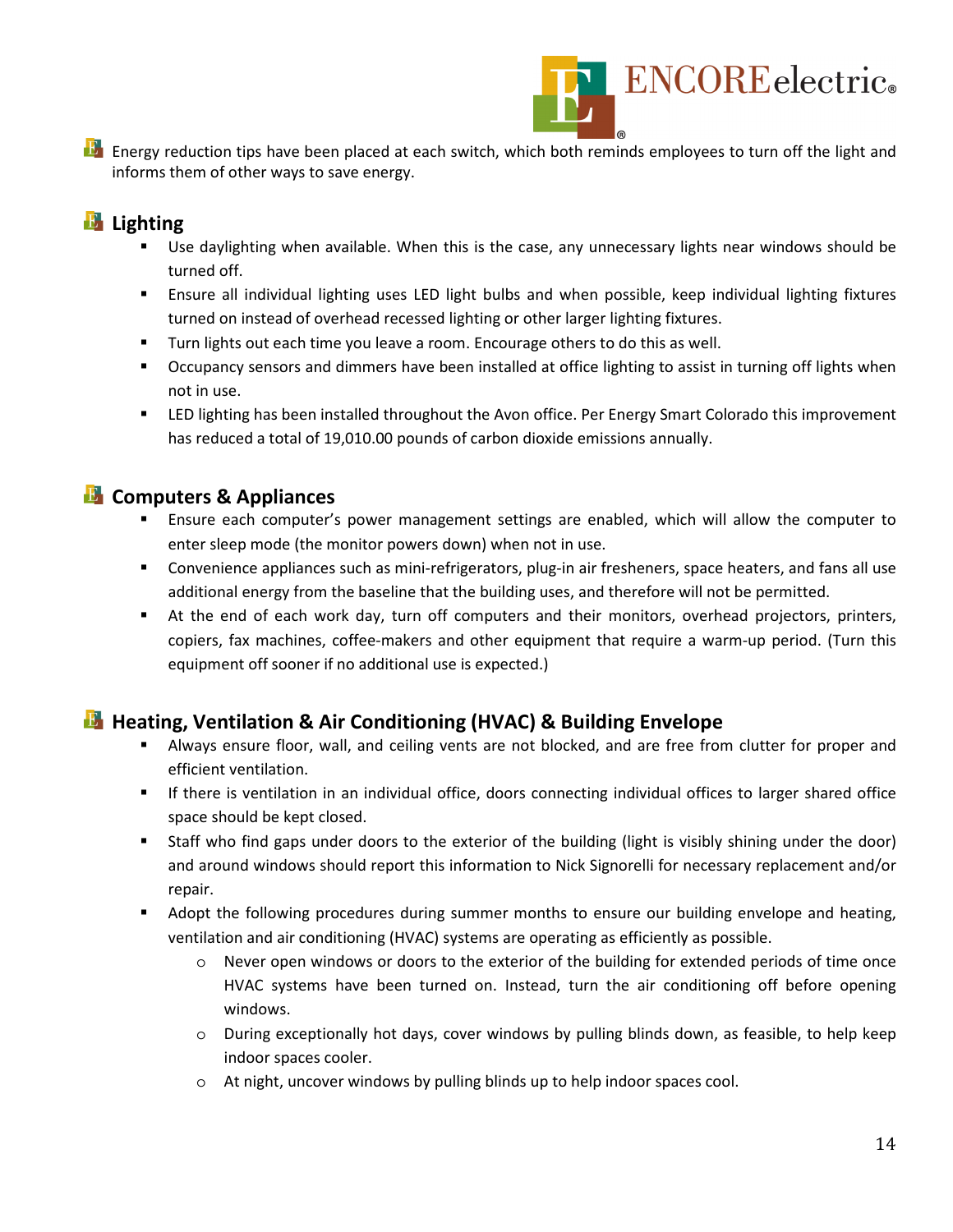

- Adopt the following procedures during winter months to ensure our building envelope and heating, ventilation and air conditioning (HVAC) systems are operating as efficiently as possible.
	- o When heating systems have been turned on in the winter, never open windows and/or doors. Instead, adjust thermostats and/or speak with a staff member of your business's maintenance crew.
	- o During the day, uncover windows from blinds to help heat indoor spaces.
	- o At night, pull blinds down, or over windows, to help keep building heat in.
	- o At the end of the day, close blinds to reduce heat loss at night. Make sure to open these for natural warming in the mornings, especially for South-facing windows.
	- o Close blinds on weekends and over holiday breaks to reduce heat loss at night. Make sure to open these for natural warming in the mornings, especially for South-facing windows.
- If possible, move staff desks or workstations away from drafty areas such as non-insulated walls and windows, as well as from cold surfaces such as tile floors. This will help reduce need for warming our office spaces further.
- The use of space heaters is prohibited. If staff feel inclined to use a space heater, they should bring an extra jacket or blanket to keep at their desk instead.

#### **Energy Reduction Action Plan**

Encore Electric, Inc. has identified the following strategies for reducing energy consumed by our business and has listed these below.

- **D** Our office is a shared space with another company, who Encore rents from. Utility bills are in M-Tech's name and they have agreed to provide Encore with copies so that we can estimate our monthly and annual energy usage, and to observe seasonal trends related to heating and cooling.
- **In** In the next three years, 2020 -2022 we will aim to reduce our energy consumption by 5%.
- **In** In the next year, Encore Electric, Inc. will schedule a free energy walkthrough from Walking Mountains Science Center's Energy Programs staff, we will utilize this service to better inform our future project selection.
- **B** Green Team member Nick Signorelli will work with Holy Cross Energy to explore the feasibility of enrolling in their Peak Time Payback Program to receive credit on future electricity bills by reducing energy use during peak demand events.
- **Encore Electric, Inc. will schedule a free lighting audit from Walking Mountains Science Center's Energy** Programs staff when moved into our Eagle office. We will utilize this service to ensure all lighting has been upgraded to LED bulbs.

#### **Renewable Energy Policy**

Encore Electric, Inc. is dedicated to the necessary transition of energy away from being fossil fuel-based, and we educate our staff on why this is important. Encore Electric, Inc. ensures that consideration for the purchase and/or acquisition of additional renewable energy is discussed where appropriate, and recorded in our Renewable Energy Standard Operating Procedures, which we expect to be followed.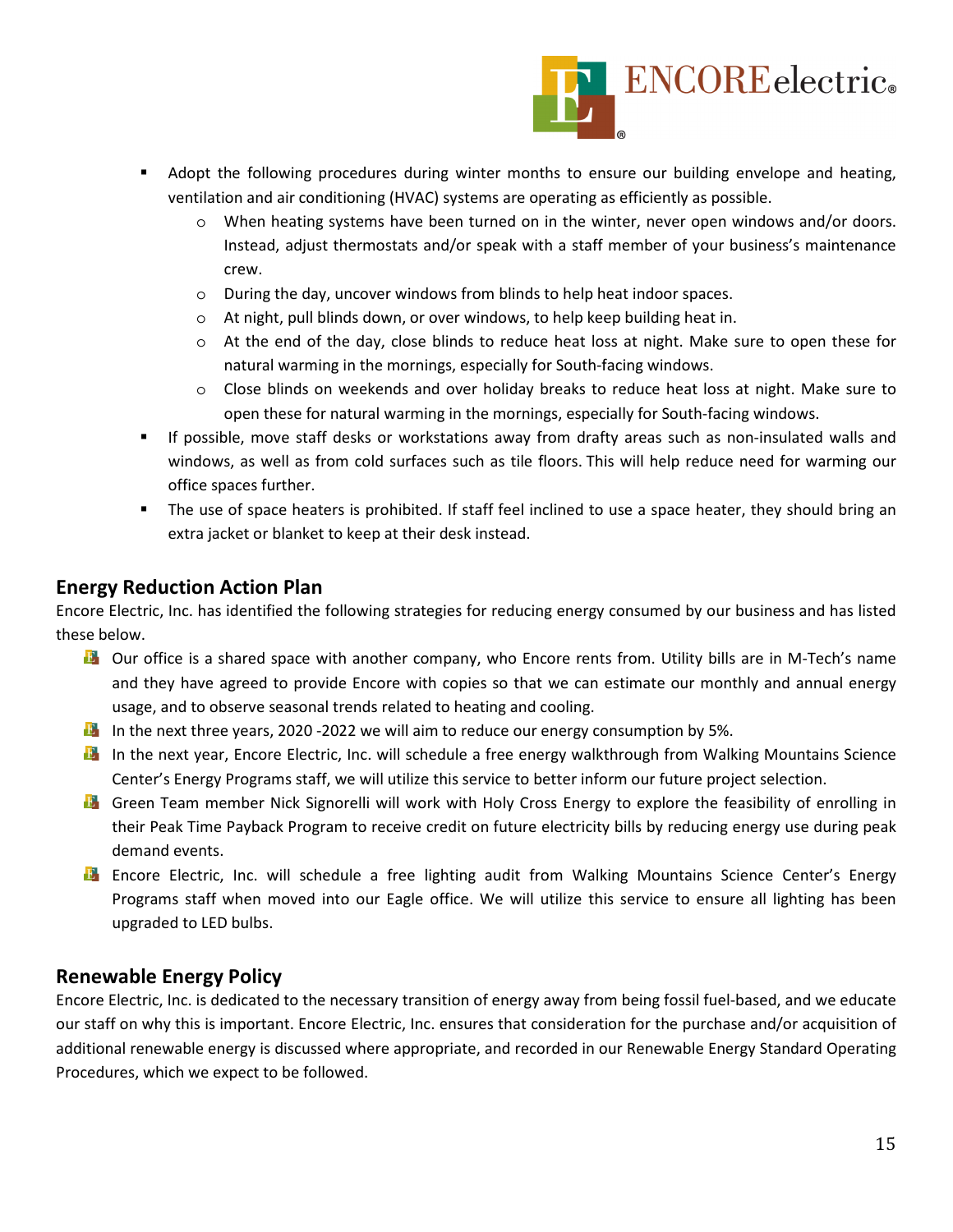

Encore Electric, Inc. will track renewable energy – both purchased and generated - on a monthly basis and record renewable energy use on a quarterly basis at a minimum. With a baseline established, Encore Electric, Inc. will determine and enact the best procedures to increase renewable energy consumption, recorded in our Renewable Energy Action Plan.

#### **Renewable Energy Action Plan**

Encore Electric, Inc. has identified the following strategies for increasing renewable energy usage and acquisition by our business, and has listed these below.

- **D** Our office is a shared space with another company, who Encore rents from. Encore will begin talks with M-Tech to discuss the possibility of using renewable energy at the office in the future. Utility bills are in M-Tech's name and they have agreed to provide Encore with copies so that we can estimate our portion.
- **D** Once renewable energy can be established in the office, the Actively Green Sustainability Management System (SMS) will be used to compile total monthly renewable energy consumption and generation. This will be cross checked with utility bills to ensure recording accuracy. This data will be used to observe seasonal trends related to heating and cooling, analyze annual energy demand for renewable energy, and to find opportunities for increased renewable energy acquisition.
- **All staff will be encouraged to understand how renewable energy purchases and/or renewable energy** generation for our buildings would work. We will encourage this by sharing literature on renewable energy with staff as well as perform and share cost analysis on making the change to renewable energy.

### IV.  $CO<sub>2</sub>$  Emissions

#### **CO2 Emissions Policy & Pledge**

Encore Electric, Inc. is dedicated to the accounting and reduction of CO2 emissions related to our business's operation, as well as to the education of staff on sustainable practices in this area. Encore Electric, Inc. will continually aim to reduce CO2 emissions. Encore Electric, Inc. ensures that CO2 emissions are effectively reduced through behavioral changes, recorded as part of our CO2 Emissions Reduction Standard Operating Procedures, which we expect our staff to follow.

Encore Electric, Inc. will monitor the total emissions equivalent from all non-renewable energy sources, including employee commuting, and company vehicle operation annually and record on at least an annual basis. Monitoring will be done systematically. The table below specifies this methodology. With a baseline established Encore Electric, Inc. will determine and enact the best actions to reduce CO2 emissions, recorded in our CO2 Emissions Reduction Action Plan.

|                                                          | $CO2$ Emissions            |
|----------------------------------------------------------|----------------------------|
| <b>Annual Data Collection Time</b>                       | September 30 <sup>th</sup> |
| <b>Green Team Member Responsible for Data Collection</b> | Liz Bankert                |
| <b>Description of Data Collection Method</b>             | SMS annual calculation     |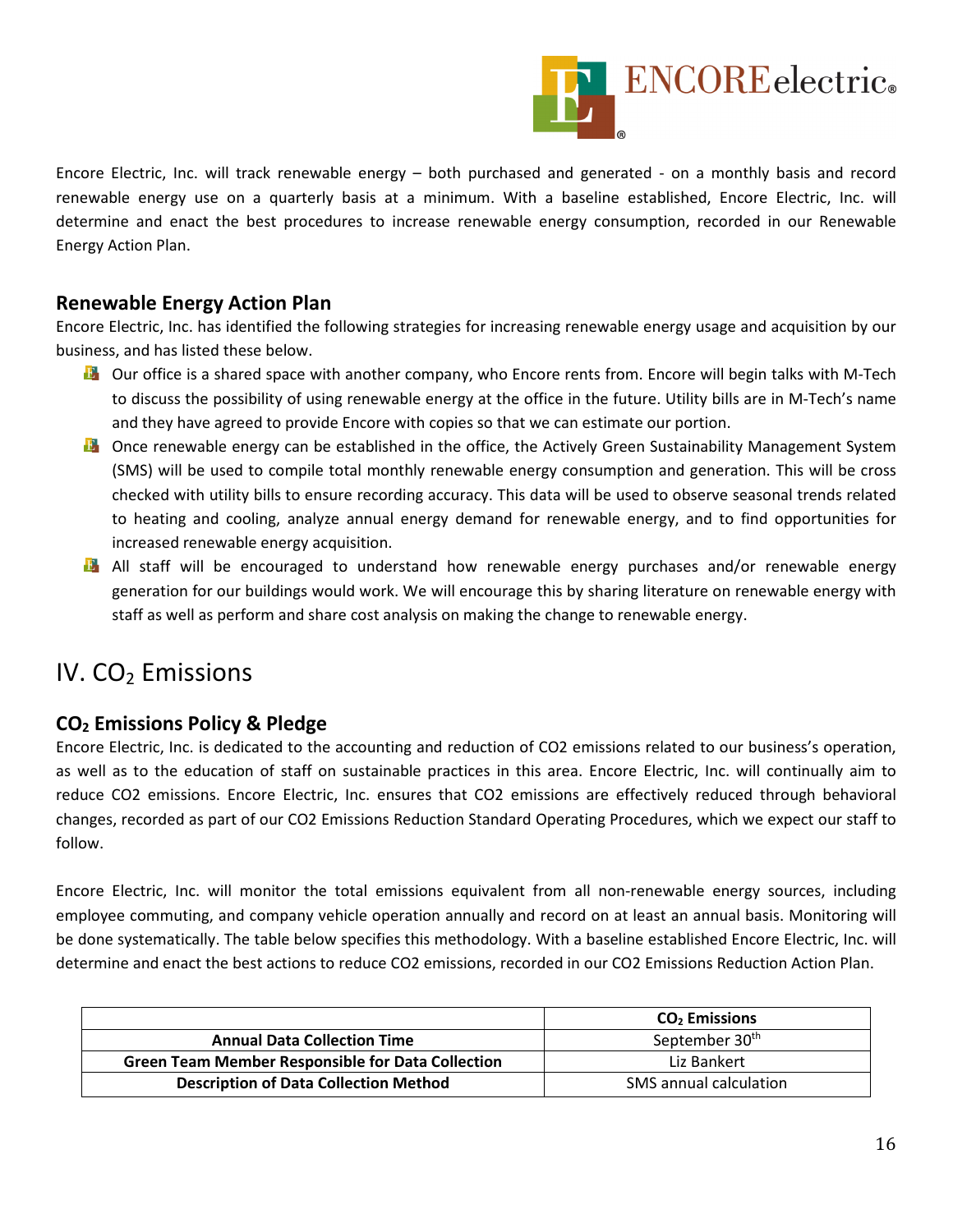

#### **CO2 Emissions Reduction Standard Operating Procedures**

Routine operational practices, key everyday tasks and particular day-to-day behaviors our employees are expected to adhere to, in order to collectively contribute to our reduction of CO2 emissions, are listed below.

- **Utilize Microsoft Teams to conduct meetings remotely, where possible**
- **Apprenticeship Classes are conducted in-part on-line, reducing the need for weekly travel to offices**
- **Employee commuting mileage and frequency will be totaled to establish a baseline. Staff will be encouraged to** carpool, bike, and use public transportation. Commuting mileage will then be recorded on a monthly basis to track reductions.
- **M** Mileage on fleet vehicles will be tracked on a monthly basis. Employees will be encouraged to use fuel in these vehicles responsibly
- **T** Total emissions equivalents related to non-renewable energy use will be totaled on an annual basis. Reduction procedures that we have control to implement in our office (space is leased) will be used to reduce this total.

#### **CO2 Emissions Reduction Action Plan**

Encore Electric, Inc. has identified the following long-term strategies and opportunities for reducing CO2 emissions by our business's operations, and has listed these below.

- **T** Total emissions equivalents related to non-renewable energy use will be calculated on an annual basis.
	- Annual analysis of this data will help our business determine the best action plans and operating procedures for Energy Management and Sustainable Transportation.
	- In the next three years, 2020 2022, we will set an informed emissions reduction goal for our business, which will effectively contribute to our community's achievement of Climate Action Plan goals set in 2016.

### V. Sustainable Transportation

#### **Sustainable Transportation Policy & Pledge**

Encore Electric, Inc. is dedicated to the monitoring of vehicle mileage traveled and to the reduction of single-occupancy vehicle (SOV) travel related to our business's operation, as well as to the education of staff on sustainable practices in this area. This includes both employee commuting and fleet vehicle usage. Encore Electric, Inc. will continually aim to reduce SOV travel and ensures that this type of travel is effectively reduced through behavioral changes, recorded as part of our SOV Reduction Standard Operating Procedures, which we expect our staff to engage in.

Encore Electric, Inc. reduces air pollution and vehicle traffic by encouraging our clients and employees to use public transportation whenever possible.

Our employees are encouraged to carpool, walk, bike, or using local public transportation wherever possible and feasible. Whenever possible, we choose fuel efficient vehicles to support our operations.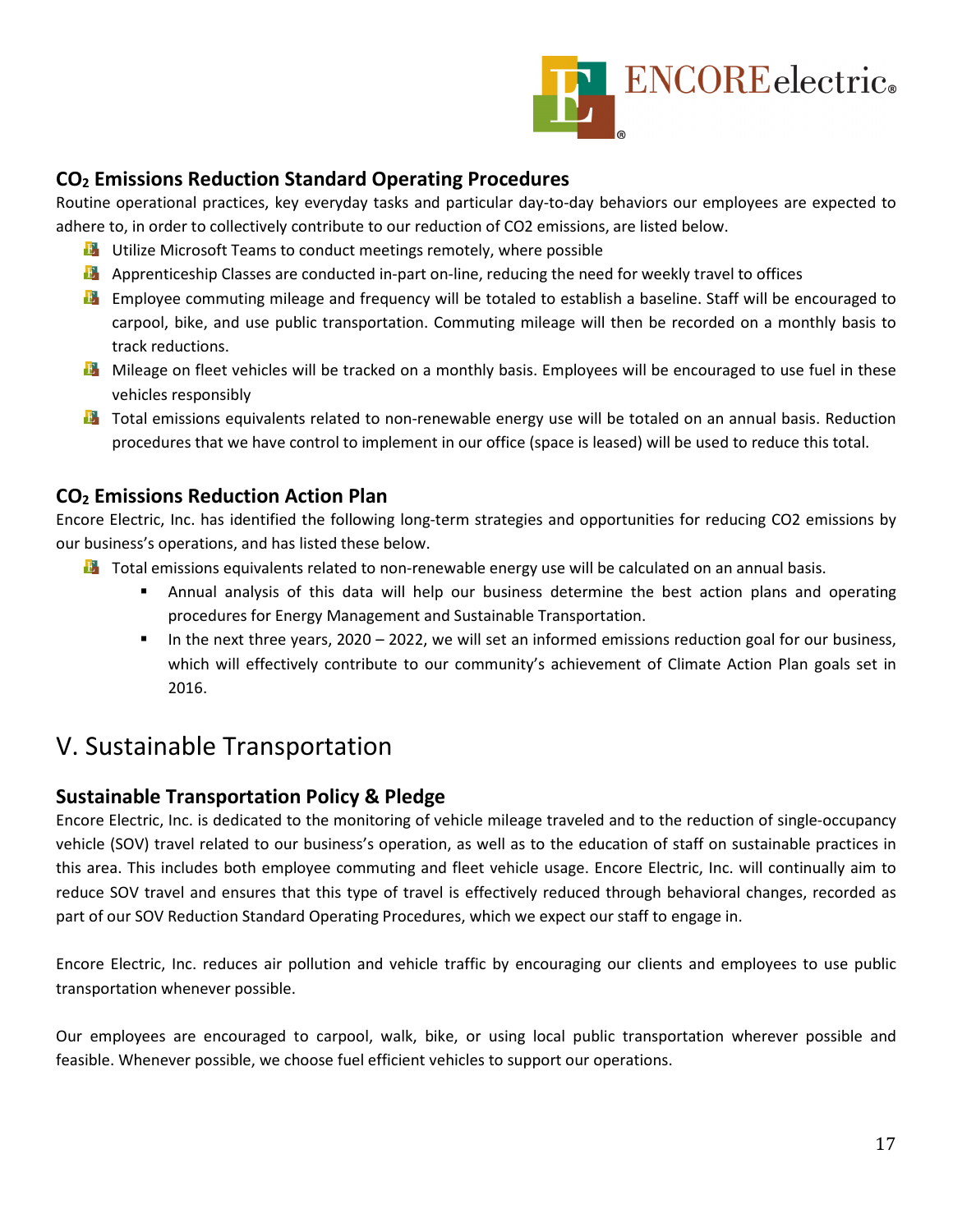

Encore Electric, Inc. will monitor the total mileage from all travel, including employee commuting and company vehicle operation, monthly and record on at least a quarterly basis. Monitoring will be done systematically. The table below specifies this methodology. With a baseline established, Encore Electric, Inc. will determine and enact the best actions to reduce travel mileage, recorded in our Sustainable Travel Action Plan.

|                                       | <b>Employee Commuting</b> | <b>Business Fleet Vehicle</b> | <b>Total Mileage</b> |
|---------------------------------------|---------------------------|-------------------------------|----------------------|
|                                       | <b>Mileage</b>            | <b>Mileage</b>                |                      |
| <b>Monthly Data Collection Time</b>   | $15th$ of each month      | $15th$ of each month          | Monthly totals       |
|                                       |                           |                               | added quarterly      |
| <b>Green Team Member</b>              | Nick Signorelli           | Nick Signorelli               | Liz Bankert          |
| <b>Responsible for Data</b>           |                           |                               |                      |
| <b>Collection</b>                     |                           |                               |                      |
| <b>Description of Data Collection</b> | Employee survey/employee  | Employee survey/employee      | Input total to SMS   |
| <b>Method</b>                         | carpool spreadsheet       | carpool spreadsheet           | quarterly            |
|                                       |                           |                               |                      |

#### **SOV Reduction Standard Operating Procedures**

Key strategies and behavioral changes for employees and customers to help reduce SOV mileage are listed below

- **Examployees record their typical commuting mileage each month.**
- **E** Employees record how many travelers they carpool with generally each month along with their commuting mileage.

#### **Sustainable Travel Action Plan**

Encore Electric, Inc. has identified the following ways and opportunities to understand vehicle mileage traveled of our business's operations, and reduce vehicle mileage traveled by our business generally. These are listed below.

Employee commuting mileage and frequency will be totaled in part to establish a CO2 emissions baseline. Then, commuting mileage will be recorded on a monthly basis, and input into the SMS on at least a quarterly basis, to track reductions.

- **M** Mileage on fleet vehicles will be tracked on a monthly basis, and input into the SMS on at least a quarterly basis.
- **Examployees will be encouraged to use fuel in these vehicles responsibly.**
- **Encouragement of reducing SOV mileage is supported through planning facilitation, including telecommuting** opportunities for office personnel.
- **D** Whenever possible, we choose fuel efficient vehicles to support our operations. This includes considering the purchase of electric vehicles when and where applicable.
- **W** Within the next year, Encore Electric, Inc. pledges to implement the following to support the reduction of transportation-related energy use and greenhouse gas emissions
	- fuel efficient vehicles are rented, purchased, or leased where available;
	- employees and clients are encouraged to use public transport/carpooling wherever possible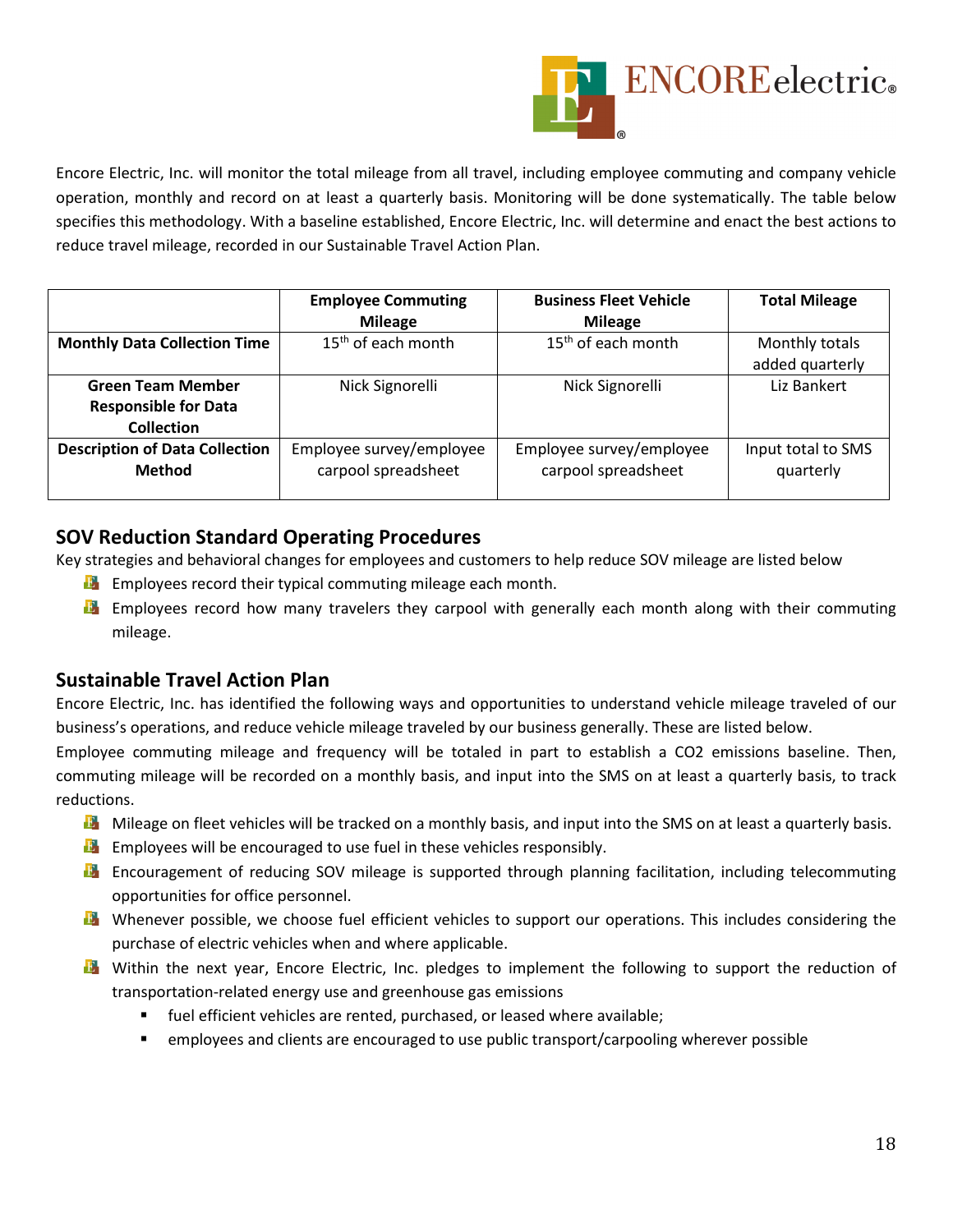

## VI. Chemical Management System

#### **Chemical Use and Purchasing Policy & Pledge**

Encore Electric, Inc. strives to minimize the amount of harmful chemicals it introduces into the environment by using non-toxic and biodegradable cleaning products. Encore Electric, Inc. is dedicated to the monitoring of chemical and cleaning supplies purchased and to the education of staff on sustainable practices in this area. All employees have been trained in the safe and proper handling of chemicals, if applicable. Encore Electric, Inc. also informs our clients and employees about the personal use of substances that can be considered harmful to the local environment.

Encore Electric, Inc. will continually aim to reduce these purchases and ensures that these types of purchases are effectively reduced through behavioral changes, recorded as part of our Chemical Use and Purchasing Standard Operating Procedures, which we expect our staff to engage in.

Our monitoring includes a log of all chemical and cleaning supplies purchased, with their biodegradability and toxicity also noted. These purchases are tracked monthly and reported at least quarterly. Monitoring will be done systematically. The table below specifies this methodology. With a baseline established, Encore Electric, Inc. will determine and enact the best strategies to reduce harmful chemical use and purchases, as well as to properly manage harmful chemical disposal. These plans to improve our sustainability in this area are recorded in our Chemical Management System Action Plan.

|                               | <b>Unauthorized Chemical</b><br><b>Uses &amp; Purchases</b> | <b>Approved Chemical Uses</b><br>& Purchases | <b>Approved Chemical</b><br><b>Disposal Methods</b> |
|-------------------------------|-------------------------------------------------------------|----------------------------------------------|-----------------------------------------------------|
| When List is Collected &      | $15th$ each month                                           | 15 <sup>th</sup> each month                  |                                                     |
| <b>Updated</b>                |                                                             |                                              |                                                     |
| <b>Green Team Member</b>      | Courtney Raab                                               | Courtney Raab                                |                                                     |
| Responsible                   |                                                             |                                              |                                                     |
| <b>Storage Location &amp;</b> | List is kept on a Google                                    | List is kept on a Google                     | Information is Compiled                             |
| <b>Management Method</b>      | Doc which all applicable                                    | Doc which all applicable                     | with the aid of Local                               |
| for Chemical                  | staff may update as                                         | staff may update as                          | <b>Resources</b>                                    |
| <b>Information</b>            | necessary                                                   | necessary                                    |                                                     |

#### **Chemical Use and Purchasing Standard Operating Procedures**

Key strategies and behavioral changes for employees and customers to help reduce harmful chemical use, purchases, and disposal are listed below:

- **D** Office is cleaned by Sweeping Change Cleaning Services and is supplied with eco-friendly cleaning products.
- **Employee onboarding and training includes review of chemicals which are approved and unauthorized to be** used or purchased.
- **A** A list of employees who have participated in chemical handling training during the last period is kept and uploaded in the SMS.
- **A** An inventory of approved chemical uses and purchases is compiled by Green Team. It is reviewed and updated bi-annually or as necessary.
	- **Vinegar-based cleaning solutions**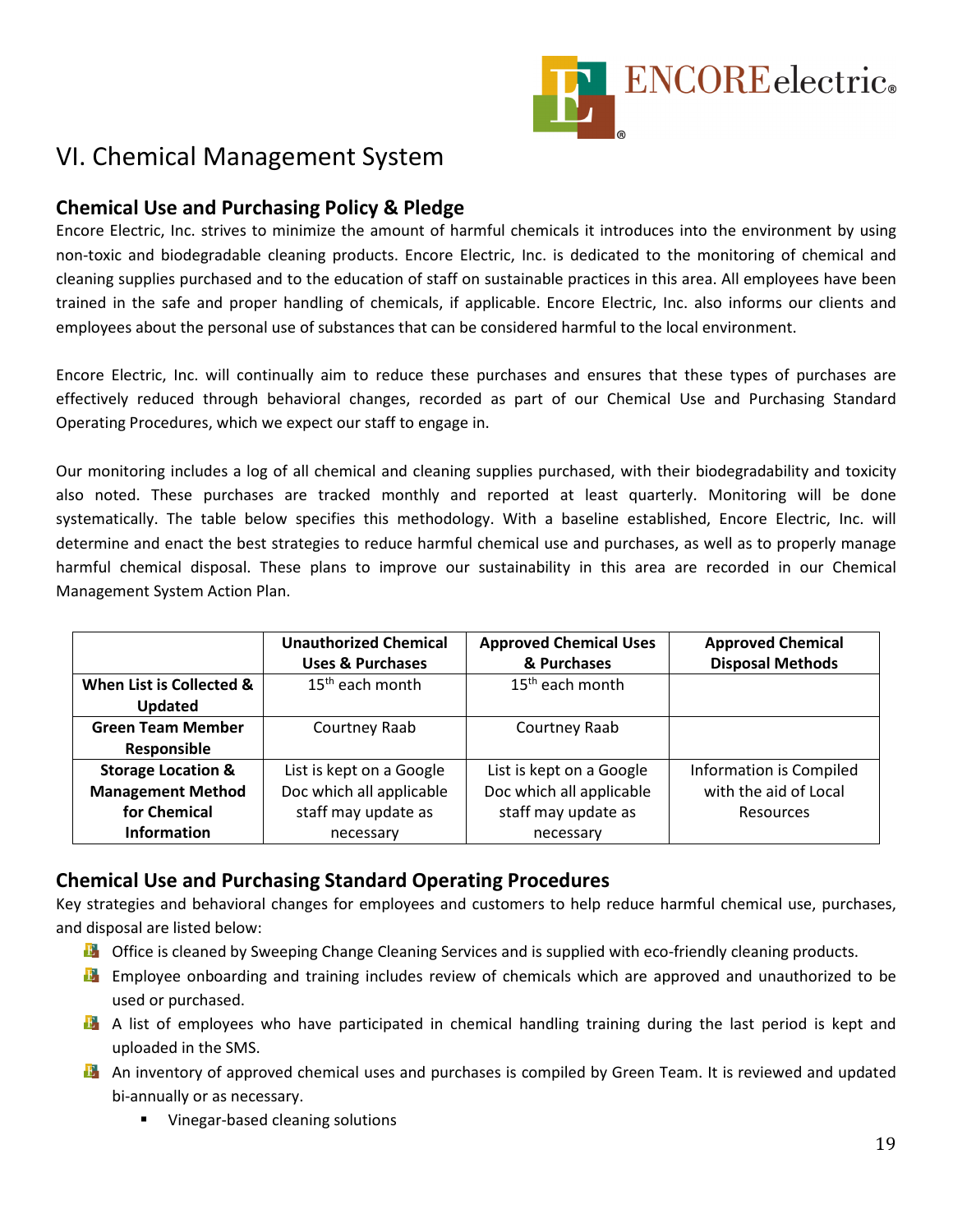

- **An inventory of unauthorized chemical uses and purchases is compiled by Green Team. It is reviewed and** updated bi-annually or as necessary.
	- This inventory is uploaded to the SMS along with Material Safety Data Sheets (MSDS), which specify which chemical are toxic and which are non-toxic.
	- $B$ leach
- **Pulle** Purchase of harmful substances is minimized and substituted when available.
- **D** Visitors are informed about personal use of substances which may be considered harmful to the local environment (such as toxic sunscreens and repellants).

#### **Chemical Management System Action Plan**

Encore Electric, Inc. has identified the following ways and opportunities to reduce harmful chemical use, purchases, and disposal by our business generally. These are listed below.

**B** Check that items are non-toxic before buying office supplies, cleaning supplies, etc. Search for non-toxic alternatives if they are toxic.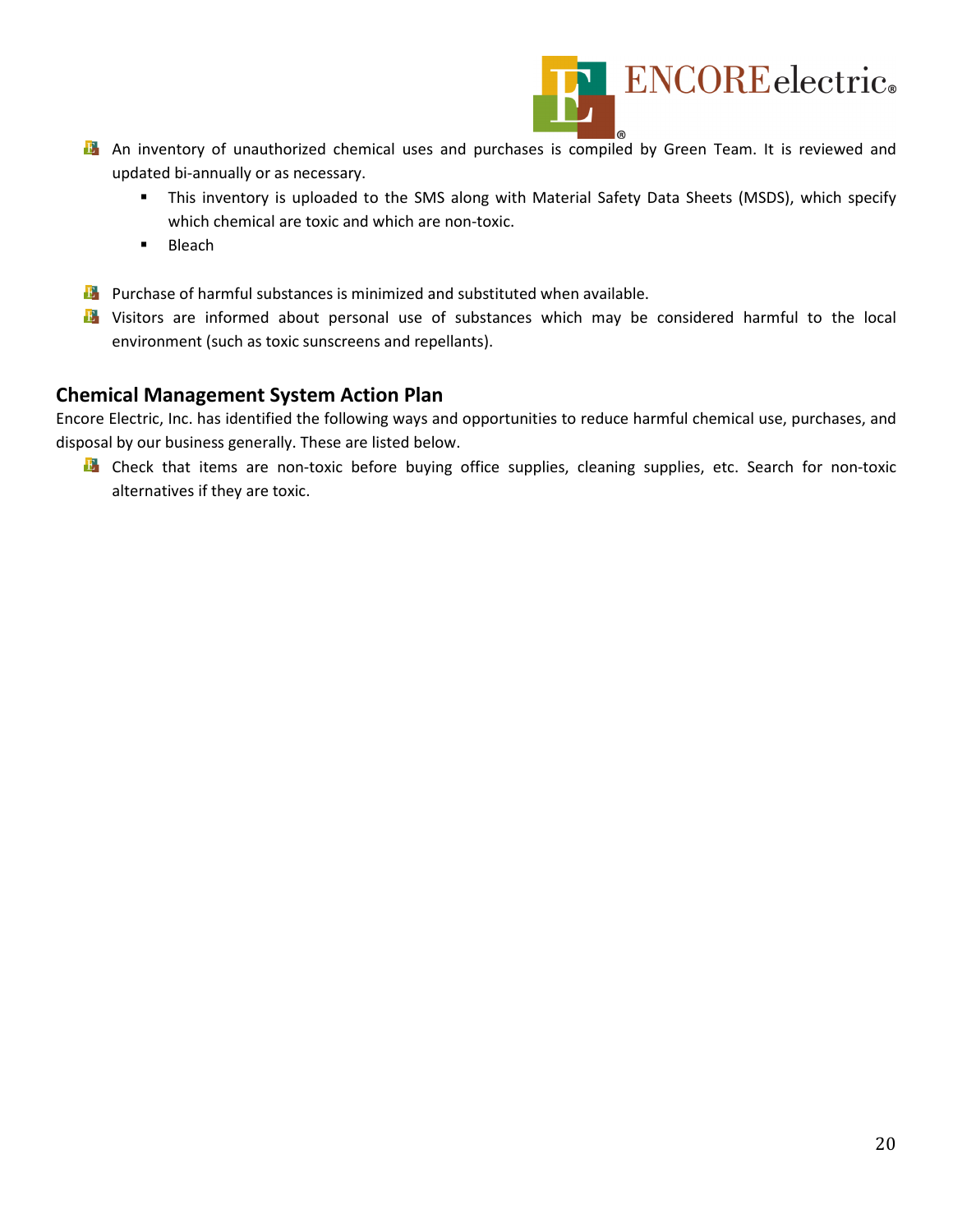

## **Supply Chain Management**

## Responsible Purchasing

#### **Responsible Purchasing Policy & Pledge**

Encore Electric, Inc. strives for sustainable economic development through the support of local businesses and the purchasing of recycled, fair trade, local and organic products when possible. These products will be identified as those with recognized and credible certifications and/or labels (especially wood, paper, food, and products from the wild). Encore Electric, Inc. recognizes the need to avoid purchasing items that cause harm to the local environment, humans, and animals such as toxic paints, fuels, oils, paint removers, detergents, etc. No employee of Encore Electric, Inc. will purchase or sell any items made from threatened or endangered species. Additionally, locally owned and operated businesses and those with a sustainability or corporate responsibility certification will be preferred over others when possible and available. When not available or possible, sustainability performance and improvement over time will be considered. Guidelines for adhering to our Responsible Purchasing Policy & Pledge are recorded as part of our Responsible Purchasing Standard Operating Procedures, which we expect our staff to engage with.

Encore Electric, Inc. is dedicated to the monitoring of recycled, fair trade, local and organic products purchased for each quarter. Encore Electric, Inc. will calculate or estimate eco-friendly products purchased as a percentage of the total products purchased each quarter. These purchases are tracked quarterly and reported at least quarterly. Monitoring will be done systematically. The table below specifies this methodology. With an understanding of our purchases, Encore Electric, Inc. will determine and enact the best strategies to improve purchases to support local economic development. These plans to improve our sustainability in this area are recorded in our Supply Chain Management Action Plan.

|                               | <b>Eco-Friendly Purchases</b> | <b>Total Purchases</b>       | % Eco-Friendly Purchases of |
|-------------------------------|-------------------------------|------------------------------|-----------------------------|
|                               |                               |                              | <b>Total Purchases</b>      |
| When List is Collected        | Quarterly in March, June,     | Quarterly in March, June,    | Quarterly in March, June,   |
| & Updated                     | September, December           | September, December          | September, December         |
| <b>Green Team Member</b>      | Courtney Raab                 | Courtney Raab                | Liz Bankert                 |
| Responsible                   |                               |                              |                             |
| <b>Storage Location &amp;</b> | List is kept on a Google Doc  | List is kept on a Google Doc | Input % to SMS              |
| <b>Management Method</b>      | which all applicable staff    | which all applicable staff   |                             |
| for Tracking                  | may update as necessary       | may update as necessary      |                             |
| <b>Purchases</b>              |                               |                              |                             |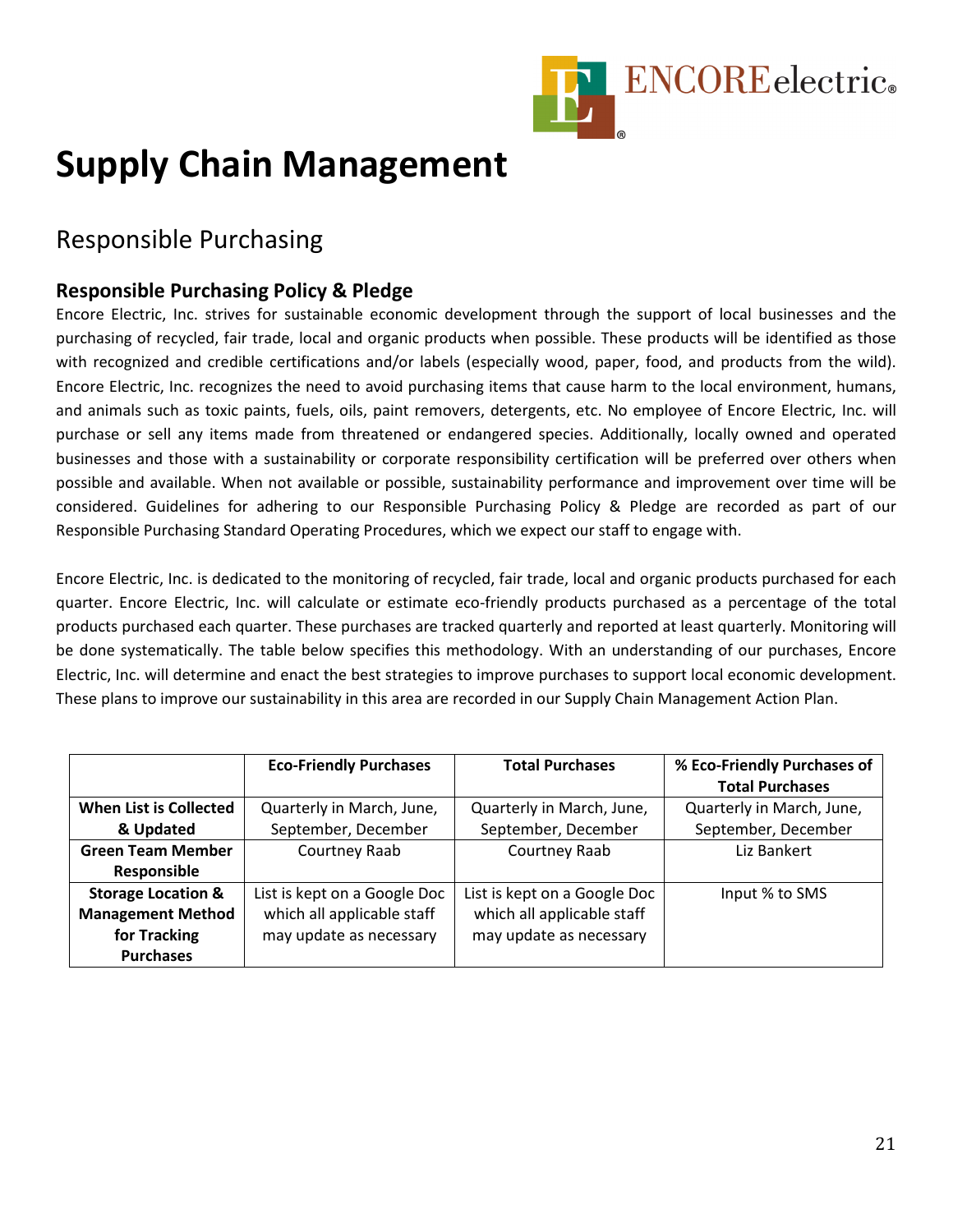

#### **Responsible Purchasing Standard Operating Procedures**

Key strategies for employees and customers to help support local economic development are listed below.

- **D** When price and quality are comparable, staff will be encouraged to purchase products locally when available (within a 100-mile radius of the organization) over importing from outside the region.
- **The following procedures for purchasing specific materials will be followed by all applicable staff.** 
	- Paper: Only  $30 100$  % recycled copy paper will be purchased in the 2020-2021 fiscal year.
	- Food: Encore Electric, Inc. will buy from local restaurants who incorporate sustainability practices
	- Locally owned and operated businesses and those with a sustainability or corporate responsibility certification will be preferred
	- Restaurants who use local farmers, CSA's, etc. will be preferred
	- Restaurants who use recycled/compostable packaging will be preferred
	- Products from the wild: Encore Electric, Inc. will not purchase or sell items made from threatened and endangered species.
- Encore primarily uses EON Office Supply; (http://www.eonoffice.com/) an independent WBE-certified, Colorado business for our office supply purchases.
	- Encore utilizes EON's "Think Green" program that encourages sustainability through Earth-friendly products and recycling services.
	- We combine supply orders from multiple departments and check current stock on regularly used items, reducing the number of orders and deliveries.

#### **Supply Chain Management Action Plan**

Encore Electric, Inc. has identified the following ways and opportunities to improve our purchasing decisions and support local economic development generally. These are listed below.

- **A** A new receipt coding strategy will be implemented in the 2020-2021 fiscal year in order to track responsible purchasing within the organization.
- **A** list of preferred and local vendors will be made available to support staff in responsible purchasing goals.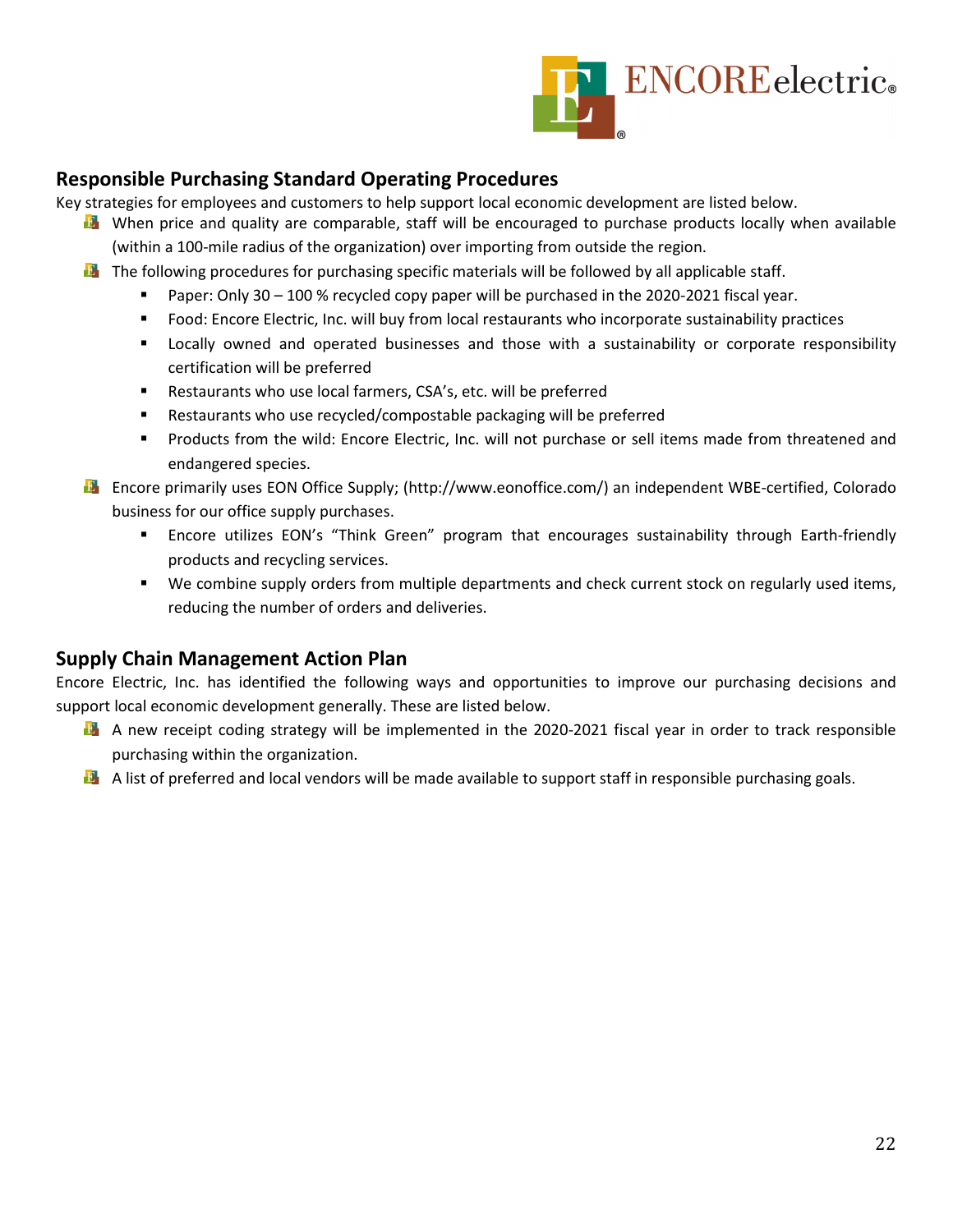

## **Community & Ecosystem Impacts**

## Giving Back Programs

#### **Giving Back Pledge**

Encore Electric, Inc. believes that we should regularly support impactful organizations and our community. We commit to providing philanthropic materials to customers related to education, training, health & sanitation, protected areas, and/or climate change and encourage them to participate. Encore Electric, Inc. will also keep a record of the level and nature of our contributions.

#### **Giving Back Contributions**

In selecting service providers, preference is given to those companies that support socio-economic and conservation initiatives.

Local organizations and events we support include:

Vail Valley Salvation Army • Battle Mountain High School • Eagle River Watershed • Pink Vail • Climate Action Collaborative • Colorado Workforce Center • Valley View Hospital • Habitat for Humanity • Vail Health Foundation • Feast on the Creek • Summit Medical Foundation • Eagle Valley Cross Country Invitational • Vail Film Festival • Valley View Foundation • Eagle Valley High School • Vail Firefighters Association • Rob Millisor Heart Health Walk • Sonnenalp of Vail Foundation • Vail Valley Foundation • Summit Medical Foundation • Eagle County Fair & Rodeo • Garfield Fair & Rodeo • Jody Hern Memorial

Encore Electric will actively support our community through volunteering with local organizations. In fiscal year 2020 our team participated in the following events:

- **Habitat for Humanity Vail Valley** Habitat for Humanity Vail Valley in partnership with Eagle County Schools are currently building 6 duplexes in Gypsum to help increase the number of affordable homes in Eagle County. Priority for these homes goes to Eagle County Schools employees. This work is ongoing but since July, 2019 Encore electricians have volunteered labor to wire all 12 of these homes.
- **Climate Action Collaborative LED Swap** July 25, 26, 27th, 2019 Encore paired up with Eagle County Government and The Climate Action Collaborative to sponsor an LED Swap. We used our booth at the Eagle County Fair & Rodeo and advertised this initiative so that residents could bring their inefficient light bulbs in and we would provide energy efficient LEDs. https://www.youtube.com/watch?v=BVIhLNc31bM
- **Vail Valley Salvation Army Empty Bowls** The Empty Bowls luncheon is an event that helps raise money for the Salvation Army Food Pantry. In 2019, Green Team members organized the silent auction table for this event as well as solicited for sponsors which brought in an additional \$12,000.00 of funds that directly benefit the Food Pantry.
- **Vail Valley Salvation Army Thanksgiving Baskets** This was the 5th year Encore employees volunteered to pack and deliver food baskets for the Salvation Army and 3rd year as title sponsor for the Ton of Turkeys Drive with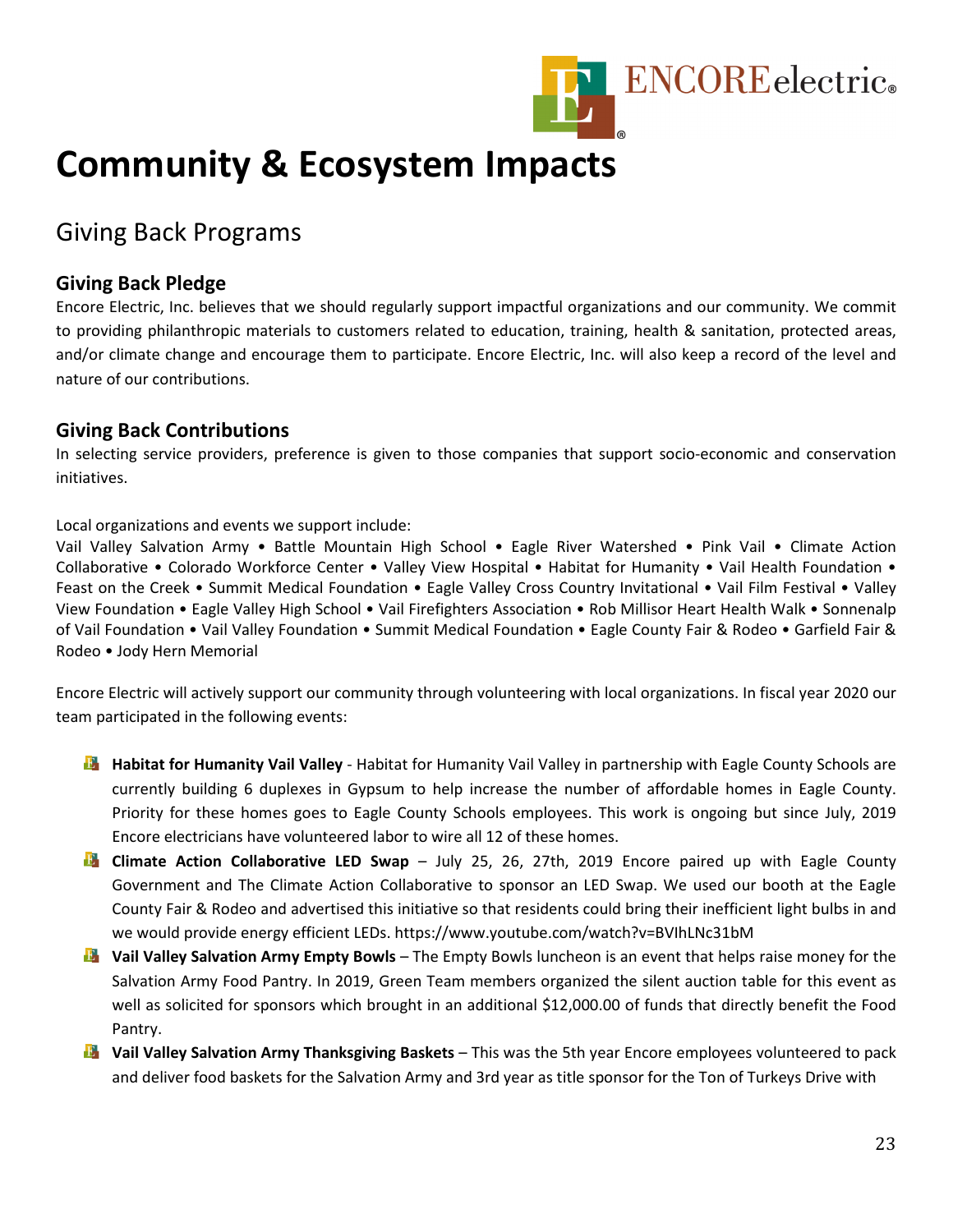

local radio station, KZYR. This wonderful event is a call to action to our local community; to bring a literal ton of turkeys to the Salvation Army for distribution in the Thanksgiving baskets. With this event, Encore provides the

1st 500 pounds of turkey and our community brings in the rest, one turkey at a time. What was particularly great for our group to see by participating in these two events was the entire process. The turkeys that were collected from the Ton of Turkeys event make their way to the Avon Elementary school. They are packed by volunteers and then delivered to our neighbors within our community needing assistance during the holiday season.

- **CareerWise/Job Shadowing/CareerX/** We continue to reach out to our employees through education. One of Encore's core values is to Value our People and this value is embodied by providing free apprenticeship education to its field employees as well as offering 100s of courses, everything from Outlook and Accounting to Leadership to every employee, through Encore University. Our educational outreach to our community is mostly to students. Not every person goes to college and our goal is to let them know that there are good paying and satisfying careers right here in their backyard. We feel that by keeping local talent in Eagle County it helps sustain the workforce and keeps our economy strong. Events include:
	- Red Canyon Shadow Day at Riverfront Lodge Jobsite 03/10/2020
	- Career Exploration Night Berry Creek Middle School 03/11/2020
	- Eagle County Schools Career Fair, Leadville Career Fair, Summit County Schools Career Fair, Colorado Mesa Career Fair
	- **In 2019, Encore hired one Battle Mountain High School Junior through CareerWise, an organization** joining businesses and students interested in beginning an apprenticeship. He joins our office a day each week where he works with our office staff in learning how to become a project engineer.
	- **Encore Electric continues to be listed for an internship opportunity through Eagle County Schools/Career** X: https://www.eagleschools.net/careerx/electrician
- **Eagle River Watershed Council** For the 4th year, Encore volunteers joined the Eagle River Watershed in its 25th Annual Eagle River Cleanup on September 7, 2019. https://www.encoreelectric.com/eagle-river-cleanup-2019-and-encore-electric/ We continued support of Eagle River Watershed as a Headwater Partner sponsor and participated in our first Spring Highway Cleanup on April 27, 2019.
- **Encore Gives! Day** Due to the great success our Avon office has had with volunteering, Encore has put together a day for the entire company to join in and volunteer in their local community. I've attached a video that better shows the outreach. https://www.encoreelectric.com/helping-our-communities-on-encore-givesday-2019/
- **Pink Vail** March 16, 2019 continuing sponsor of the event. We consciously pick swag items that are local and sustainable in nature, promoting Actively Green and our personal commitment. We continued our sponsorship and formed a team for the 2020 event, which was cancelled due to COVID-19.

**COVID-19** – many of our plans for 2020 have been cancelled due to COVID-19. We will pick up where we left off once it is safe to do so.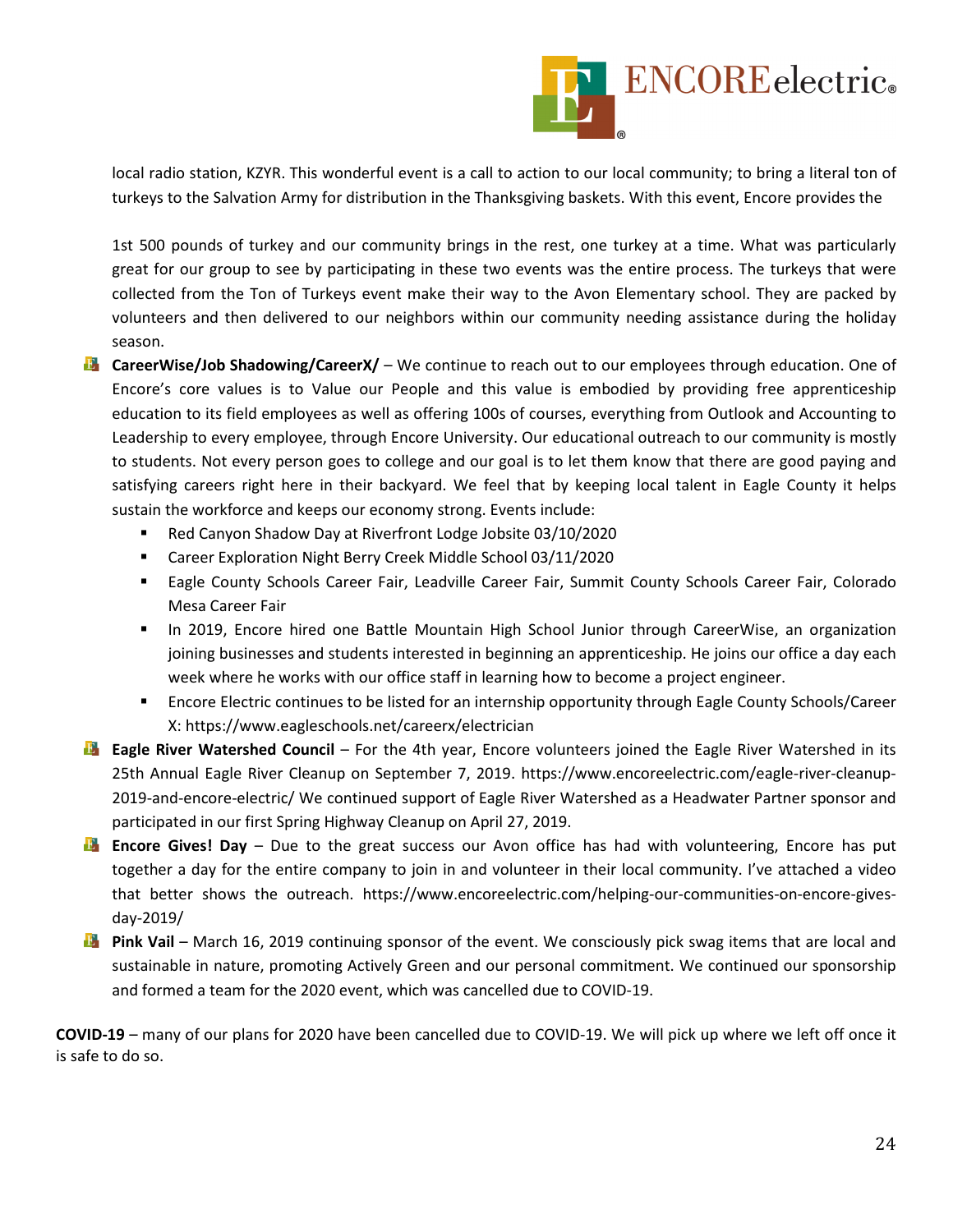

## **Customer Communications**

## Marketing

#### **Participant & Visitor Education Regarding Sustainability**

Encore Electric, Inc. promotes the principles of sustainability and stewardship to our clients, on our jobsites as well as employees at all our locations in the following ways:

- $\blacksquare$  through interactions with clients & employees
- **D** marketing messages
- **D** printed collateral
- **B** advertisements
- **D** online employee newsletters
- **E** YouTube videos
- Encore website

## Use of Feedback

Encore Electric, Inc. collects and monitors customer feedback, satisfaction with their quality of experience and/or our company's sustainability performance. We have established the following system at a minimum to document and address the feedback received.

- **D** Customer feedback, via an online survey, is emailed out to our customers along with their invoice.
- **Record of the number of feedback forms returned annually as a percentage of the total transactions.**
- **B** Share successes through employee recognition.
- **Internally, Encore Electric encourages recognition of our coworkers' efforts. Written recognition is included in** the employee's file and noted in the employee's yearly review.
- **External feedback from our customers is reviewed each month at the service manager's meeting. Feedback will** be shared with applicable employees.

## Responsible Travel

#### **Participant & Visitor Education**

Encore Electric, Inc. values and protects our surrounding mountain landscapes and watersheds. Our business benefits from local ecosystem services such as clean air and water and natural open spaces for our participants, visitors, and employees to recreate and rejuvenate. We are surrounded by the 2.3 million acre White River National Forest including federally designated Wilderness Areas.

Encore Electric, Inc. trains applicable staff to shares interpretive information for responsible travel in our surrounding area and related attraction sites. These trained staff follow international guidelines. We educate our guests about the expected and appropriate behavior when applicable. This includes responsible travel principles, respecting natural and